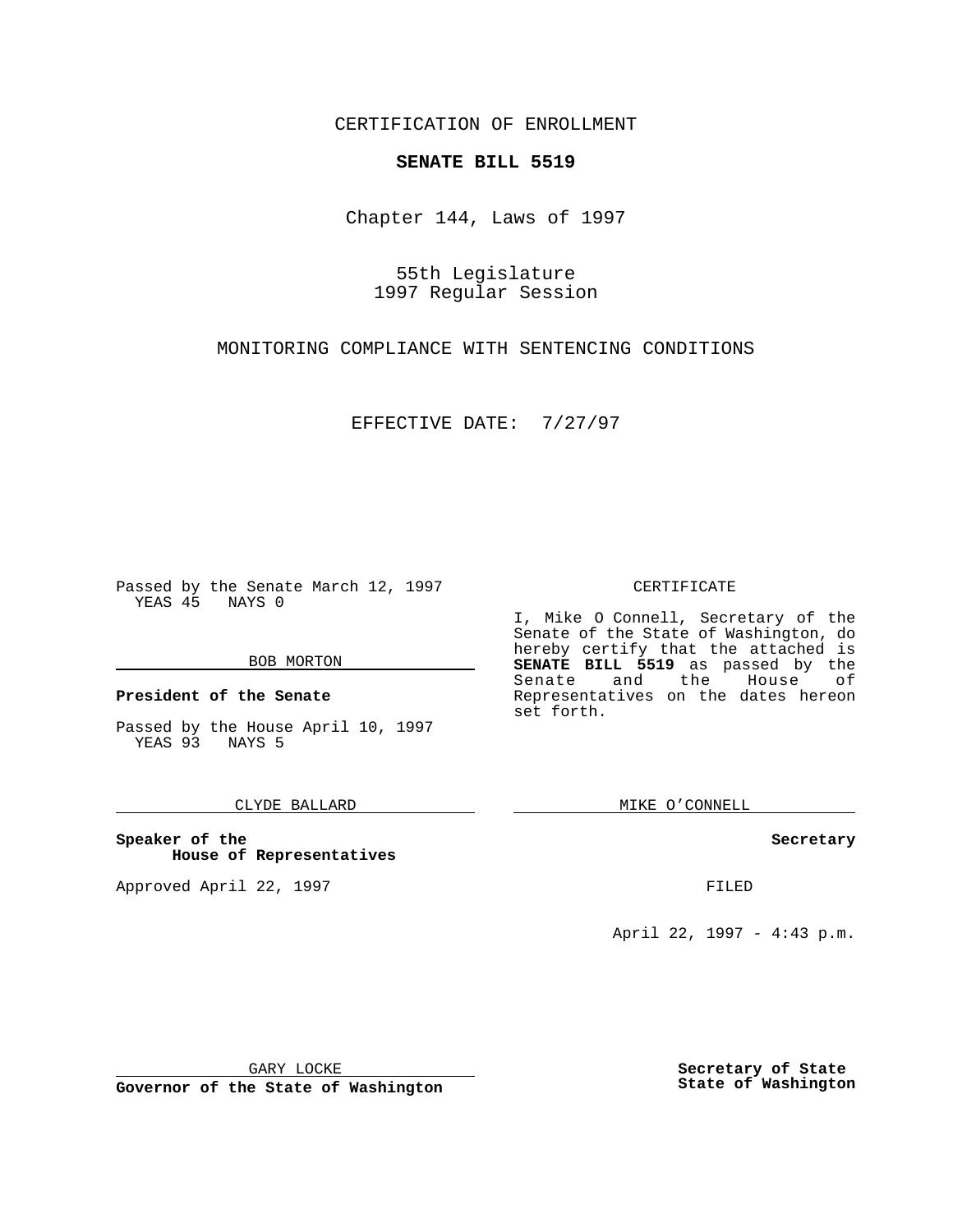# **SENATE BILL 5519** \_\_\_\_\_\_\_\_\_\_\_\_\_\_\_\_\_\_\_\_\_\_\_\_\_\_\_\_\_\_\_\_\_\_\_\_\_\_\_\_\_\_\_\_\_\_\_

\_\_\_\_\_\_\_\_\_\_\_\_\_\_\_\_\_\_\_\_\_\_\_\_\_\_\_\_\_\_\_\_\_\_\_\_\_\_\_\_\_\_\_\_\_\_\_

Passed Legislature - 1997 Regular Session

### **State of Washington 55th Legislature 1997 Regular Session**

**By** Senators Sellar and Oke

Read first time 01/29/97. Referred to Committee on Human Services & Corrections.

 AN ACT Relating to assuring compliance with sentence conditions; and reenacting and amending RCW 9.94A.030 and 9.94A.120.

BE IT ENACTED BY THE LEGISLATURE OF THE STATE OF WASHINGTON:

 **Sec. 1.** RCW 9.94A.030 and 1996 c 289 s 1 and 1996 c 275 s 5 are each reenacted and amended to read as follows:

 Unless the context clearly requires otherwise, the definitions in this section apply throughout this chapter.

 (1) "Collect," or any derivative thereof, "collect and remit," or "collect and deliver," when used with reference to the department of corrections, means that the department is responsible for monitoring and enforcing the offender's sentence with regard to the legal financial obligation, receiving payment thereof from the offender, and, consistent with current law, delivering daily the entire payment to the superior court clerk without depositing it in a departmental account. (2) "Commission" means the sentencing guidelines commission.

 (3) "Community corrections officer" means an employee of the department who is responsible for carrying out specific duties in supervision of sentenced offenders and monitoring of sentence conditions.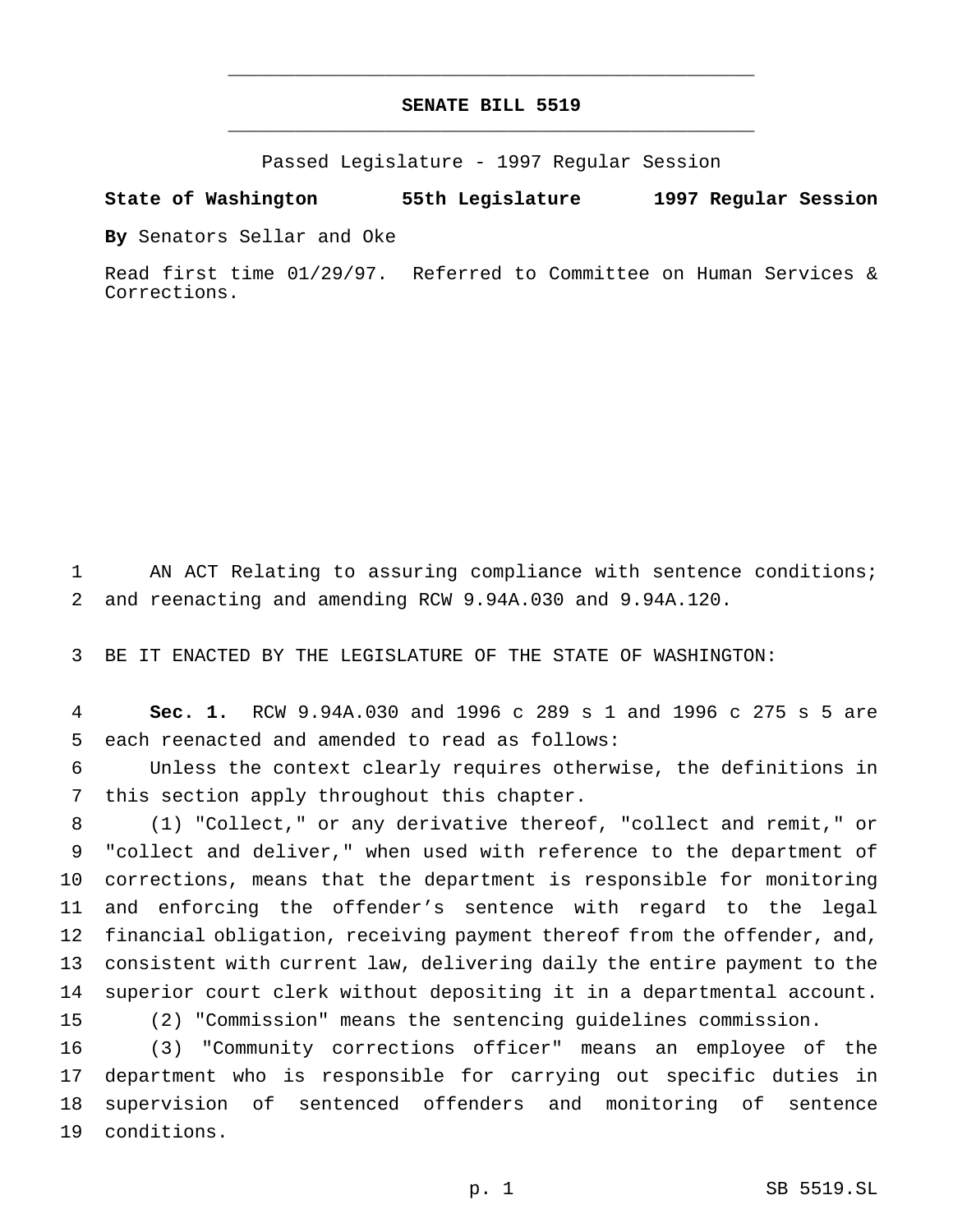(4) "Community custody" means that portion of an inmate's sentence of confinement in lieu of earned early release time or imposed pursuant to RCW 9.94A.120 (6), (8), or (10) served in the community subject to controls placed on the inmate's movement and activities by the department of corrections.

 (5) "Community placement" means that period during which the offender is subject to the conditions of community custody and/or postrelease supervision, which begins either upon completion of the term of confinement (postrelease supervision) or at such time as the offender is transferred to community custody in lieu of earned early release. Community placement may consist of entirely community custody, entirely postrelease supervision, or a combination of the two. (6) "Community service" means compulsory service, without compensation, performed for the benefit of the community by the offender.

 (7) "Community supervision" means a period of time during which a convicted offender is subject to crime-related prohibitions and other sentence conditions imposed by a court pursuant to this chapter or RCW 16.52.200(6) or 46.61.524. For first-time offenders, the supervision may include crime-related prohibitions and other conditions imposed pursuant to RCW 9.94A.120(5). For purposes of the interstate compact for out-of-state supervision of parolees and probationers, RCW 9.95.270, community supervision is the functional equivalent of probation and should be considered the same as probation by other states.

 (8) "Confinement" means total or partial confinement as defined in this section.

 (9) "Conviction" means an adjudication of guilt pursuant to Titles 10 or 13 RCW and includes a verdict of guilty, a finding of guilty, and acceptance of a plea of guilty.

 (10) "Court-ordered legal financial obligation" means a sum of money that is ordered by a superior court of the state of Washington for legal financial obligations which may include restitution to the victim, statutorily imposed crime victims' compensation fees as assessed pursuant to RCW 7.68.035, court costs, county or interlocal drug funds, court-appointed attorneys' fees, and costs of defense, fines, and any other financial obligation that is assessed to the offender as a result of a felony conviction. Upon conviction for vehicular assault while under the influence of intoxicating liquor or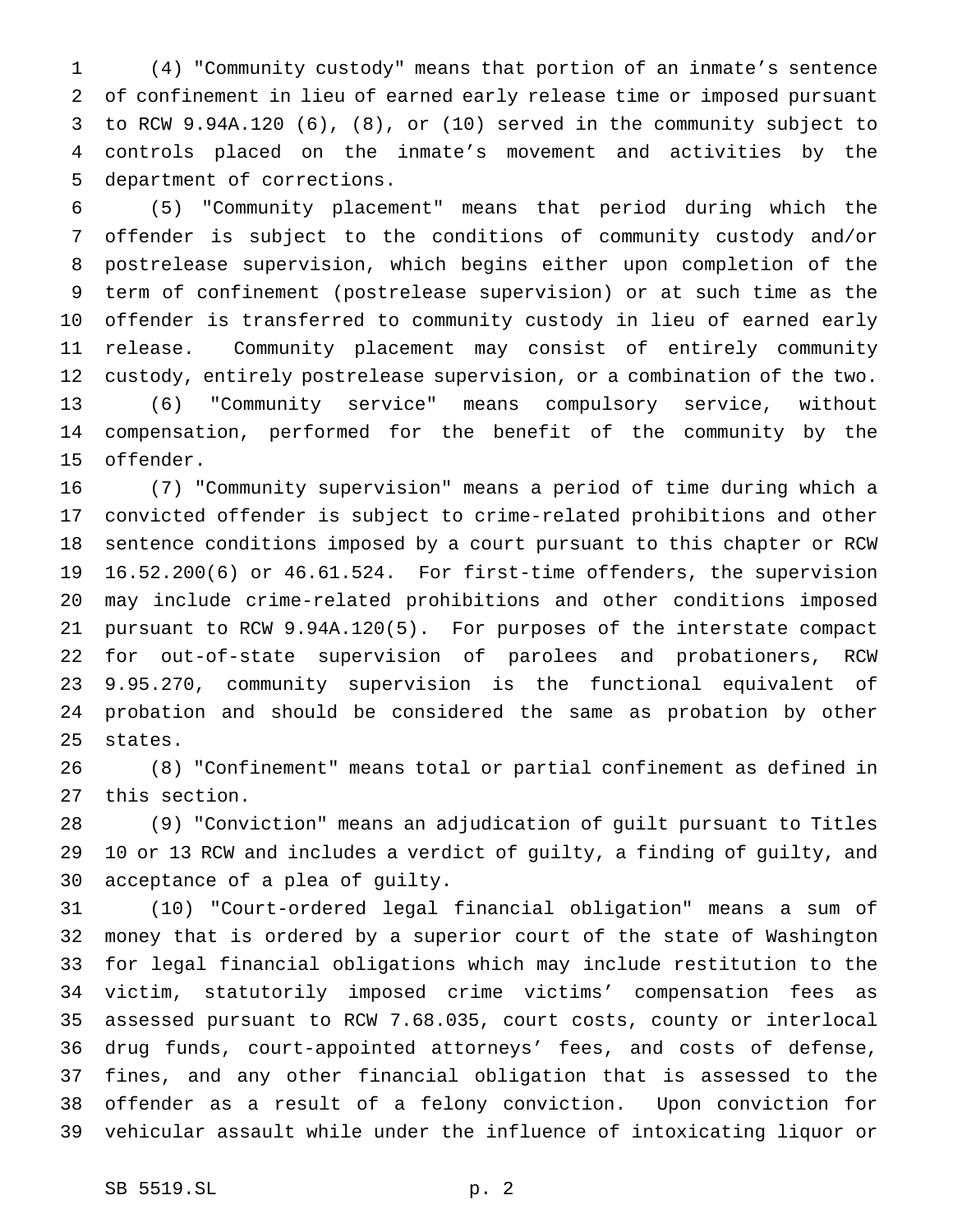any drug, RCW 46.61.522(1)(b), or vehicular homicide while under the influence of intoxicating liquor or any drug, RCW 46.61.520(1)(a), legal financial obligations may also include payment to a public agency of the expense of an emergency response to the incident resulting in the conviction, subject to the provisions in RCW 38.52.430.

 (11) "Crime-related prohibition" means an order of a court prohibiting conduct that directly relates to the circumstances of the crime for which the offender has been convicted, and shall not be construed to mean orders directing an offender affirmatively to participate in rehabilitative programs or to otherwise perform 11 affirmative conduct. However, affirmative acts necessary to monitor 12 compliance with the order of a court may be required by the department. (12)(a) "Criminal history" means the list of a defendant's prior convictions, whether in this state, in federal court, or elsewhere.

 The history shall include, where known, for each conviction (i) whether the defendant has been placed on probation and the length and terms thereof; and (ii) whether the defendant has been incarcerated and the length of incarceration.

 (b) "Criminal history" shall always include juvenile convictions for sex offenses and serious violent offenses and shall also include a defendant's other prior convictions in juvenile court if: (i) The conviction was for an offense which is a felony or a serious traffic offense and is criminal history as defined in RCW 13.40.020(9); (ii) the defendant was fifteen years of age or older at the time the offense was committed; and (iii) with respect to prior juvenile class B and C felonies or serious traffic offenses, the defendant was less than twenty-three years of age at the time the offense for which he or she is being sentenced was committed.

 (13) "Day fine" means a fine imposed by the sentencing judge that equals the difference between the offender's net daily income and the reasonable obligations that the offender has for the support of the offender and any dependents.

 (14) "Day reporting" means a program of enhanced supervision designed to monitor the defendant's daily activities and compliance with sentence conditions, and in which the defendant is required to report daily to a specific location designated by the department or the sentencing judge.

(15) "Department" means the department of corrections.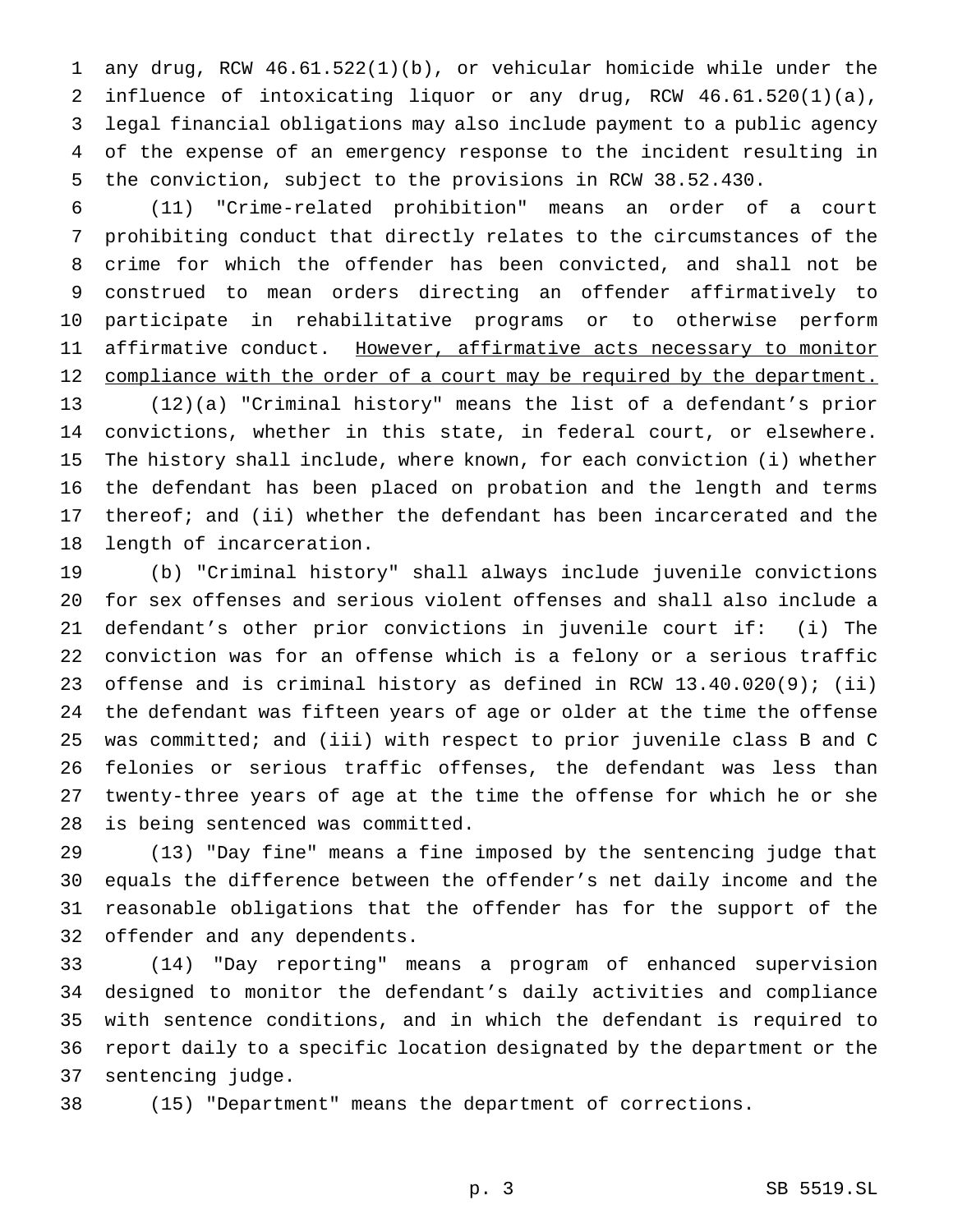(16) "Determinate sentence" means a sentence that states with exactitude the number of actual years, months, or days of total confinement, of partial confinement, of community supervision, the number of actual hours or days of community service work, or dollars or terms of a legal financial obligation. The fact that an offender through "earned early release" can reduce the actual period of confinement shall not affect the classification of the sentence as a determinate sentence.

 (17) "Disposable earnings" means that part of the earnings of an individual remaining after the deduction from those earnings of any amount required by law to be withheld. For the purposes of this definition, "earnings" means compensation paid or payable for personal services, whether denominated as wages, salary, commission, bonuses, or otherwise, and, notwithstanding any other provision of law making the payments exempt from garnishment, attachment, or other process to satisfy a court-ordered legal financial obligation, specifically includes periodic payments pursuant to pension or retirement programs, or insurance policies of any type, but does not include payments made under Title 50 RCW, except as provided in RCW 50.40.020 and 50.40.050, or Title 74 RCW.

(18) "Drug offense" means:

 (a) Any felony violation of chapter 69.50 RCW except possession of a controlled substance (RCW 69.50.401(d)) or forged prescription for a controlled substance (RCW 69.50.403);

 (b) Any offense defined as a felony under federal law that relates to the possession, manufacture, distribution, or transportation of a controlled substance; or

 (c) Any out-of-state conviction for an offense that under the laws of this state would be a felony classified as a drug offense under (a) of this subsection.

(19) "Escape" means:

 (a) Escape in the first degree (RCW 9A.76.110), escape in the second degree (RCW 9A.76.120), willful failure to return from furlough (RCW 72.66.060), willful failure to return from work release (RCW 72.65.070), or willful failure to be available for supervision by the department while in community custody (RCW 72.09.310); or

 (b) Any federal or out-of-state conviction for an offense that under the laws of this state would be a felony classified as an escape under (a) of this subsection.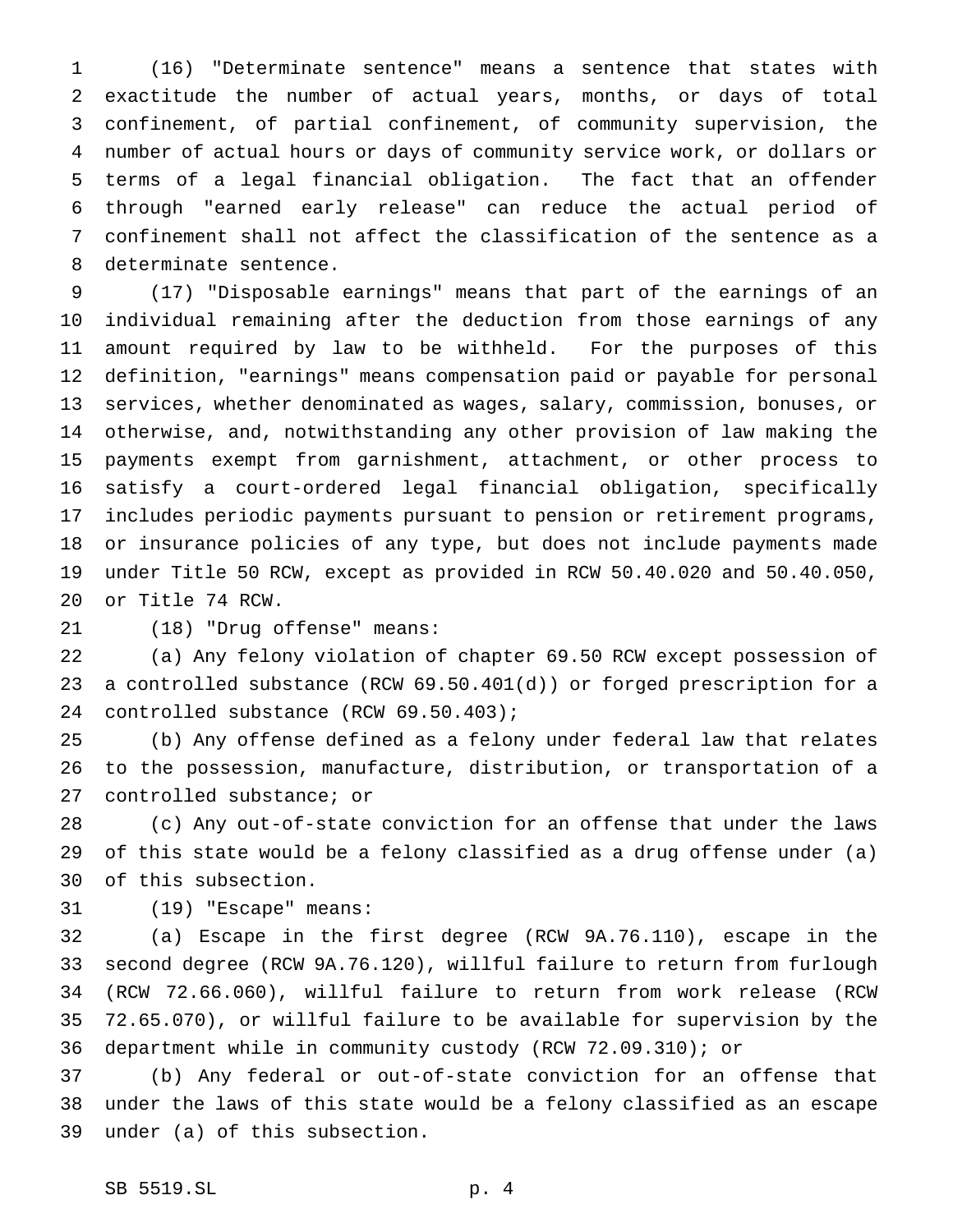(20) "Felony traffic offense" means:

 (a) Vehicular homicide (RCW 46.61.520), vehicular assault (RCW 46.61.522), eluding a police officer (RCW 46.61.024), or felony hit-and-run injury-accident (RCW 46.52.020(4)); or

 (b) Any federal or out-of-state conviction for an offense that under the laws of this state would be a felony classified as a felony traffic offense under (a) of this subsection.

 (21) "Fines" means the requirement that the offender pay a specific sum of money over a specific period of time to the court.

 (22)(a) "First-time offender" means any person who is convicted of a felony (i) not classified as a violent offense or a sex offense under this chapter, or (ii) that is not the manufacture, delivery, or possession with intent to manufacture or deliver a controlled substance classified in schedule I or II that is a narcotic drug, nor the manufacture, delivery, or possession with intent to deliver methamphetamine, its salts, isomers, and salts of its isomers as defined in RCW 69.50.206(d)(2), nor the selling for profit of any controlled substance or counterfeit substance classified in schedule I, RCW 69.50.204, except leaves and flowering tops of marihuana, and except as provided in (b) of this subsection, who previously has never been convicted of a felony in this state, federal court, or another state, and who has never participated in a program of deferred prosecution for a felony offense.

 (b) For purposes of (a) of this subsection, a juvenile adjudication for an offense committed before the age of fifteen years is not a previous felony conviction except for adjudications of sex offenses and serious violent offenses.

 (23) "Most serious offense" means any of the following felonies or a felony attempt to commit any of the following felonies, as now existing or hereafter amended:

 (a) Any felony defined under any law as a class A felony or criminal solicitation of or criminal conspiracy to commit a class A felony;

- (b) Assault in the second degree;
- (c) Assault of a child in the second degree;
- (d) Child molestation in the second degree;
- (e) Controlled substance homicide;
- (f) Extortion in the first degree;
- (g) Incest when committed against a child under age fourteen;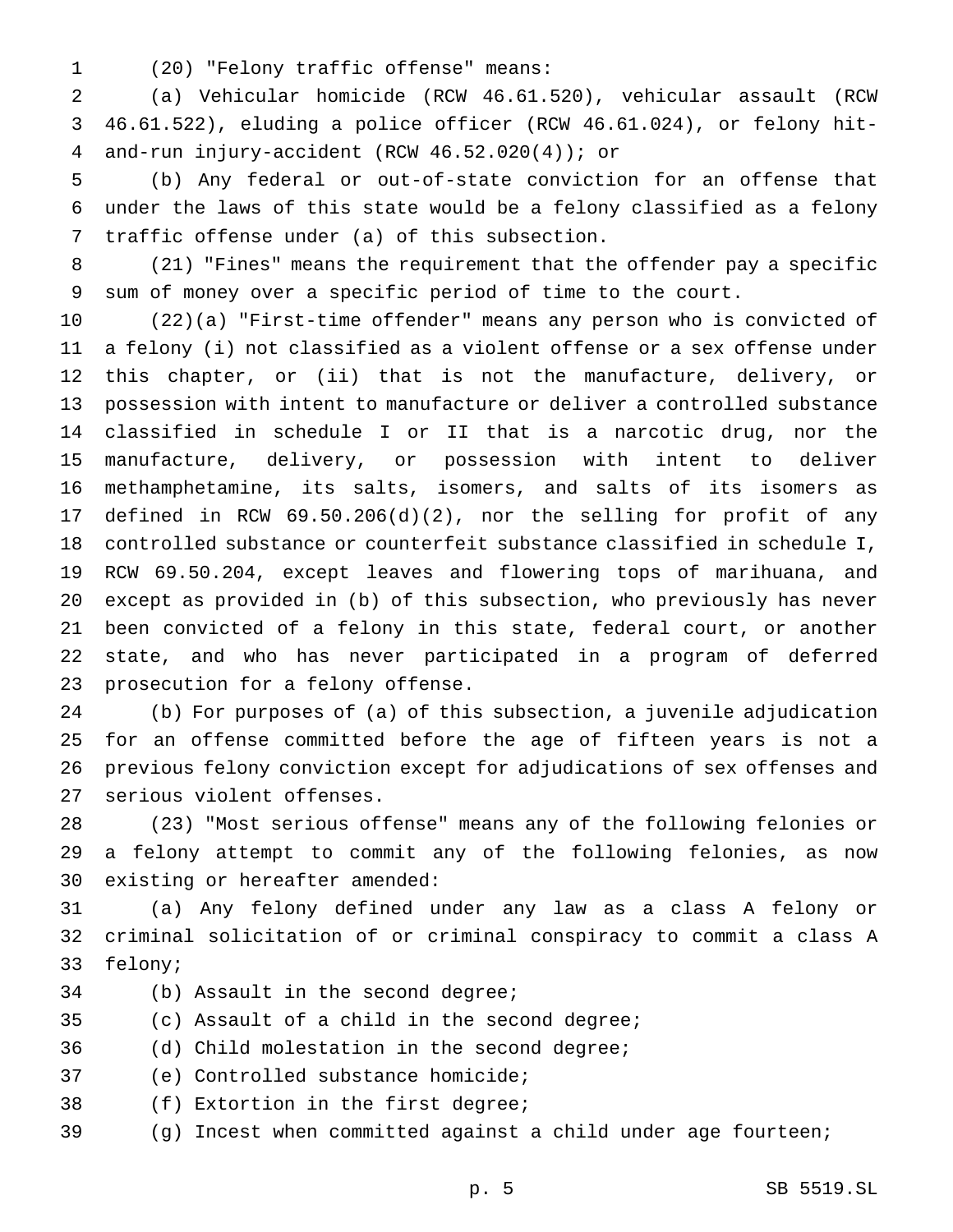(h) Indecent liberties; (i) Kidnapping in the second degree; (j) Leading organized crime; (k) Manslaughter in the first degree; (l) Manslaughter in the second degree; (m) Promoting prostitution in the first degree; (n) Rape in the third degree; 8 (o) Robbery in the second degree; (p) Sexual exploitation; (q) Vehicular assault; (r) Vehicular homicide, when proximately caused by the driving of any vehicle by any person while under the influence of intoxicating liquor or any drug as defined by RCW 46.61.502, or by the operation of 14 any vehicle in a reckless manner; (s) Any other class B felony offense with a finding of sexual motivation, as "sexual motivation" is defined under this section; (t) Any other felony with a deadly weapon verdict under RCW 9.94A.125; (u) Any felony offense in effect at any time prior to December 2, 1993, that is comparable to a most serious offense under this subsection, or any federal or out-of-state conviction for an offense that under the laws of this state would be a felony classified as a most serious offense under this subsection. (24) "Nonviolent offense" means an offense which is not a violent offense. (25) "Offender" means a person who has committed a felony established by state law and is eighteen years of age or older or is less than eighteen years of age but whose case has been transferred by the appropriate juvenile court to a criminal court pursuant to RCW 13.40.110. Throughout this chapter, the terms "offender" and "defendant" are used interchangeably. (26) "Partial confinement" means confinement for no more than one year in a facility or institution operated or utilized under contract by the state or any other unit of government, or, if home detention or work crew has been ordered by the court, in an approved residence, for a substantial portion of each day with the balance of the day spent in the community. Partial confinement includes work release, home detention, work crew, and a combination of work crew and home detention as defined in this section.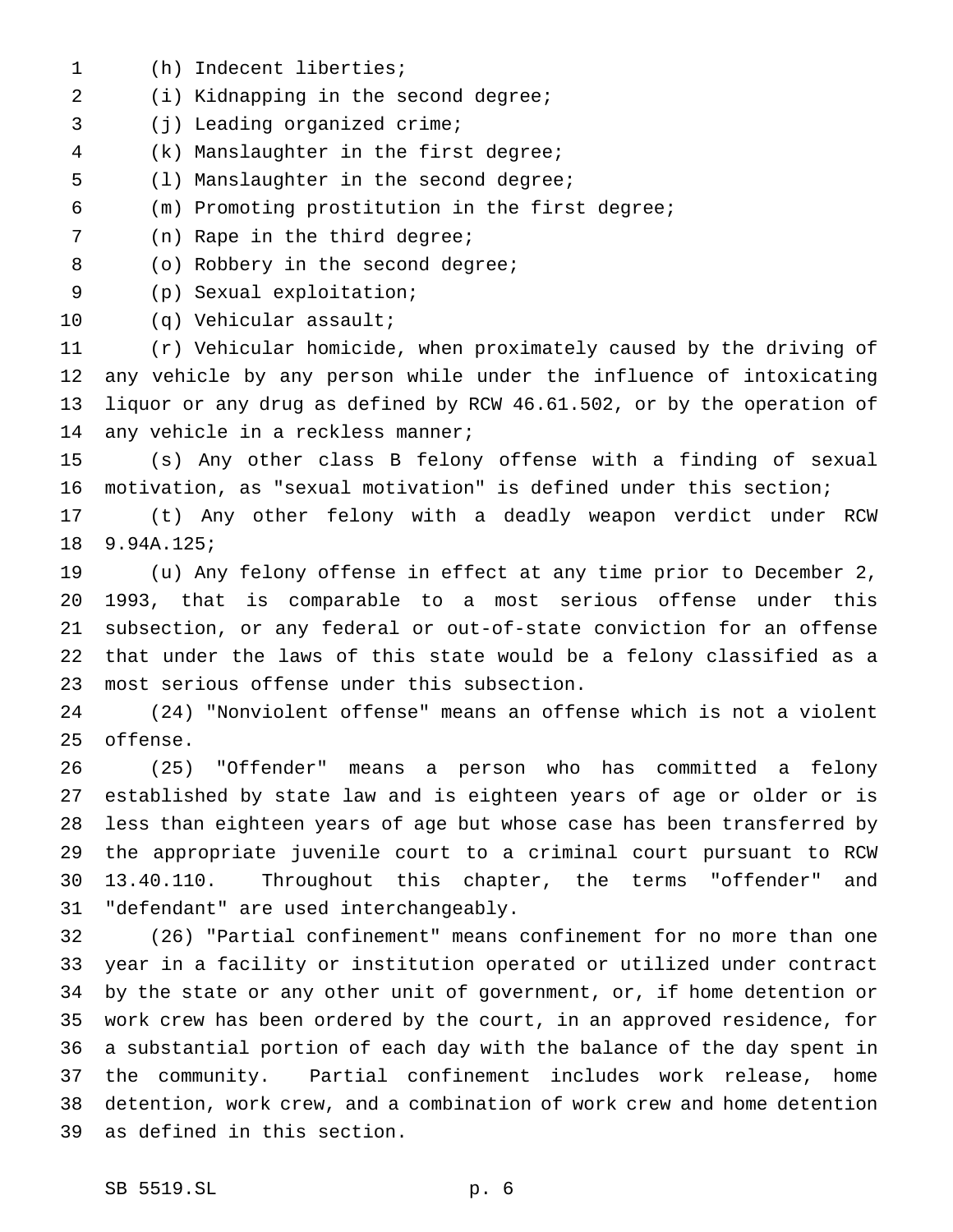- 
- (27) "Persistent offender" is an offender who:

 (a)(i) Has been convicted in this state of any felony considered a most serious offense; and

 (ii) Has, before the commission of the offense under (a) of this subsection, been convicted as an offender on at least two separate occasions, whether in this state or elsewhere, of felonies that under the laws of this state would be considered most serious offenses and would be included in the offender score under RCW 9.94A.360; provided that of the two or more previous convictions, at least one conviction must have occurred before the commission of any of the other most serious offenses for which the offender was previously convicted; or

 (b)(i) Has been convicted of (A) rape in the first degree, rape in the second degree, or indecent liberties by forcible compulsion; (B) murder in the first degree, murder in the second degree, kidnapping in the first degree, kidnapping in the second degree, assault in the first degree, assault in the second degree, or burglary in the first degree, with a finding of sexual motivation; or (C) an attempt to commit any 18 crime listed in this subsection  $(27)(b)(i)$ ; and

 (ii) Has, before the commission of the offense under (b)(i) of this subsection, been convicted as an offender on at least one occasion, whether in this state or elsewhere, of an offense listed in (b)(i) of this subsection.

 (28) "Postrelease supervision" is that portion of an offender's community placement that is not community custody.

 (29) "Restitution" means the requirement that the offender pay a specific sum of money over a specific period of time to the court as payment of damages. The sum may include both public and private costs. The imposition of a restitution order does not preclude civil redress.

(30) "Serious traffic offense" means:

 (a) Driving while under the influence of intoxicating liquor or any drug (RCW 46.61.502), actual physical control while under the influence of intoxicating liquor or any drug (RCW 46.61.504), reckless driving 33 (RCW  $46.61.500$ ), or hit-and-run an attended vehicle (RCW  $46.52.020(5)$ ); or

 (b) Any federal, out-of-state, county, or municipal conviction for an offense that under the laws of this state would be classified as a serious traffic offense under (a) of this subsection.

 (31) "Serious violent offense" is a subcategory of violent offense and means: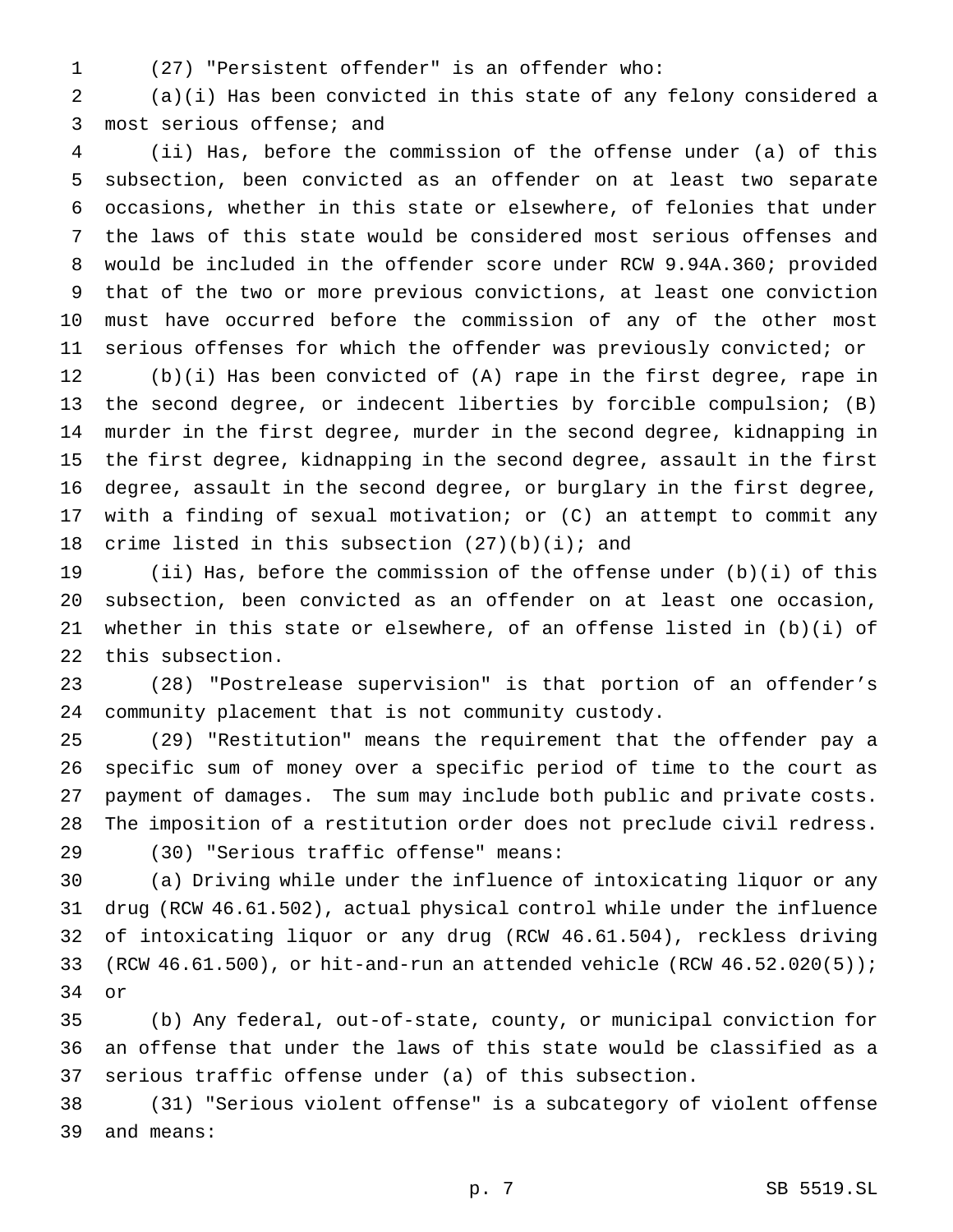(a) Murder in the first degree, homicide by abuse, murder in the second degree, assault in the first degree, kidnapping in the first degree, or rape in the first degree, assault of a child in the first degree, or an attempt, criminal solicitation, or criminal conspiracy to commit one of these felonies; or

 (b) Any federal or out-of-state conviction for an offense that under the laws of this state would be a felony classified as a serious violent offense under (a) of this subsection.

 (32) "Sentence range" means the sentencing court's discretionary range in imposing a nonappealable sentence.

(33) "Sex offense" means:

 (a) A felony that is a violation of chapter 9A.44 RCW or RCW 9A.64.020 or 9.68A.090 or a felony that is, under chapter 9A.28 RCW, a criminal attempt, criminal solicitation, or criminal conspiracy to commit such crimes;

 (b) A felony with a finding of sexual motivation under RCW 9.94A.127 or 13.40.135; or

 (c) Any federal or out-of-state conviction for an offense that under the laws of this state would be a felony classified as a sex offense under (a) of this subsection.

 (34) "Sexual motivation" means that one of the purposes for which the defendant committed the crime was for the purpose of his or her sexual gratification.

 (35) "Total confinement" means confinement inside the physical boundaries of a facility or institution operated or utilized under contract by the state or any other unit of government for twenty-four hours a day, or pursuant to RCW 72.64.050 and 72.64.060.

 (36) "Transition training" means written and verbal instructions and assistance provided by the department to the offender during the two weeks prior to the offender's successful completion of the work ethic camp program. The transition training shall include instructions in the offender's requirements and obligations during the offender's period of community custody.

 (37) "Victim" means any person who has sustained emotional, psychological, physical, or financial injury to person or property as a direct result of the crime charged.

(38) "Violent offense" means:

 (a) Any of the following felonies, as now existing or hereafter amended: Any felony defined under any law as a class A felony or an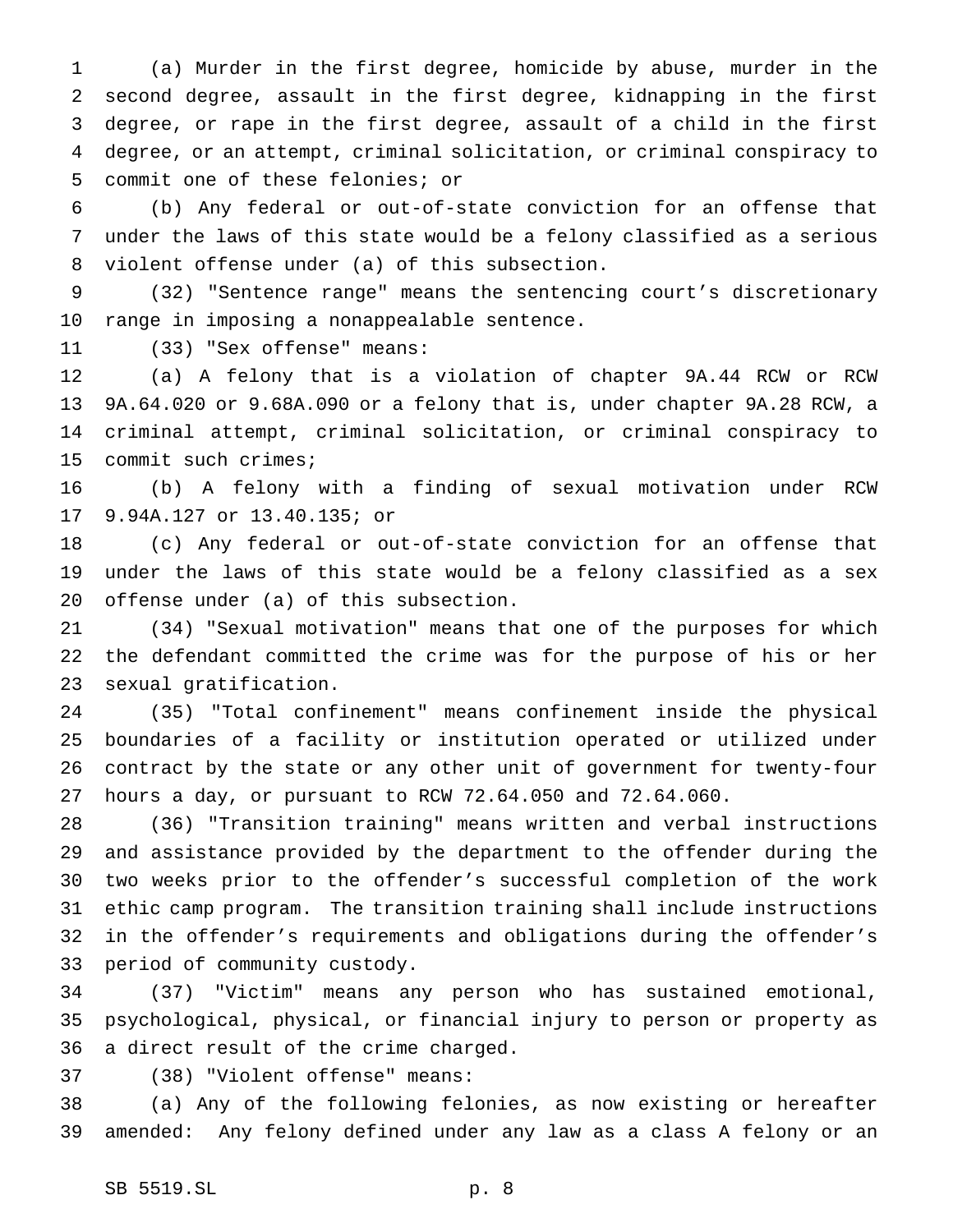attempt to commit a class A felony, criminal solicitation of or criminal conspiracy to commit a class A felony, manslaughter in the first degree, manslaughter in the second degree, indecent liberties if committed by forcible compulsion, kidnapping in the second degree, arson in the second degree, assault in the second degree, assault of a child in the second degree, extortion in the first degree, robbery in the second degree, vehicular assault, and vehicular homicide, when proximately caused by the driving of any vehicle by any person while under the influence of intoxicating liquor or any drug as defined by 10 RCW 46.61.502, or by the operation of any vehicle in a reckless manner; (b) Any conviction for a felony offense in effect at any time prior to July 1, 1976, that is comparable to a felony classified as a violent 13 offense in (a) of this subsection; and

 (c) Any federal or out-of-state conviction for an offense that under the laws of this state would be a felony classified as a violent offense under (a) or (b) of this subsection.

 (39) "Work crew" means a program of partial confinement consisting of civic improvement tasks for the benefit of the community of not less than thirty-five hours per week that complies with RCW 9.94A.135. The civic improvement tasks shall have minimal negative impact on existing private industries or the labor force in the county where the service or labor is performed. The civic improvement tasks shall not affect employment opportunities for people with developmental disabilities contracted through sheltered workshops as defined in RCW 82.04.385. Only those offenders sentenced to a facility operated or utilized under contract by a county or the state are eligible to participate on a work crew. Offenders sentenced for a sex offense as defined in subsection (33) of this section are not eligible for the work crew program.

 (40) "Work ethic camp" means an alternative incarceration program designed to reduce recidivism and lower the cost of corrections by requiring offenders to complete a comprehensive array of real-world job and vocational experiences, character-building work ethics training, life management skills development, substance abuse rehabilitation, counseling, literacy training, and basic adult education.

 (41) "Work release" means a program of partial confinement available to offenders who are employed or engaged as a student in a regular course of study at school. Participation in work release shall be conditioned upon the offender attending work or school at regularly defined hours and abiding by the rules of the work release facility.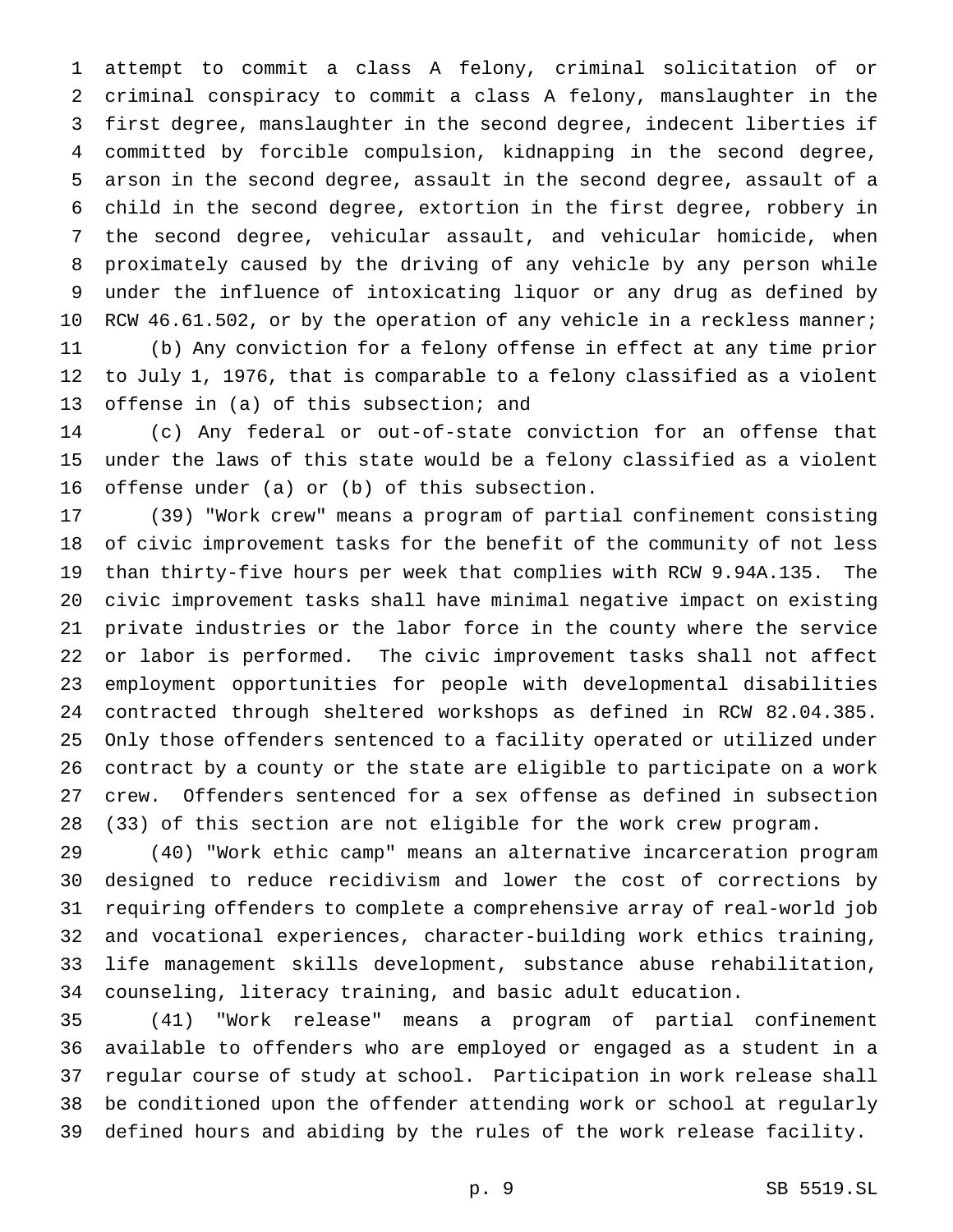(42) "Home detention" means a program of partial confinement available to offenders wherein the offender is confined in a private residence subject to electronic surveillance.

 **Sec. 2.** RCW 9.94A.120 and 1996 c 275 s 2, 1996 c 215 s 5, 1996 c 199 s 1, and 1996 c 93 s 1 are each reenacted and amended to read as follows:

 When a person is convicted of a felony, the court shall impose punishment as provided in this section.

 (1) Except as authorized in subsections (2), (4), (5), (6), and (8) of this section, the court shall impose a sentence within the sentence range for the offense.

 (2) The court may impose a sentence outside the standard sentence range for that offense if it finds, considering the purpose of this chapter, that there are substantial and compelling reasons justifying an exceptional sentence.

 (3) Whenever a sentence outside the standard range is imposed, the court shall set forth the reasons for its decision in written findings of fact and conclusions of law. A sentence outside the standard range shall be a determinate sentence.

 (4) A persistent offender shall be sentenced to a term of total confinement for life without the possibility of parole or, when authorized by RCW 10.95.030 for the crime of aggravated murder in the first degree, sentenced to death, notwithstanding the maximum sentence under any other law. An offender convicted of the crime of murder in the first degree shall be sentenced to a term of total confinement not less than twenty years. An offender convicted of the crime of assault in the first degree or assault of a child in the first degree where the offender used force or means likely to result in death or intended to kill the victim shall be sentenced to a term of total confinement not less than five years. An offender convicted of the crime of rape in the first degree shall be sentenced to a term of total confinement not less than five years. The foregoing minimum terms of total confinement are mandatory and shall not be varied or modified as provided in subsection (2) of this section. In addition, all offenders subject to the provisions of this subsection shall not be eligible for community custody, earned early release time, furlough, home detention, partial confinement, work crew, work release, or any other form of early release as defined under RCW 9.94A.150 (1), (2), (3), (5), (7), or (8),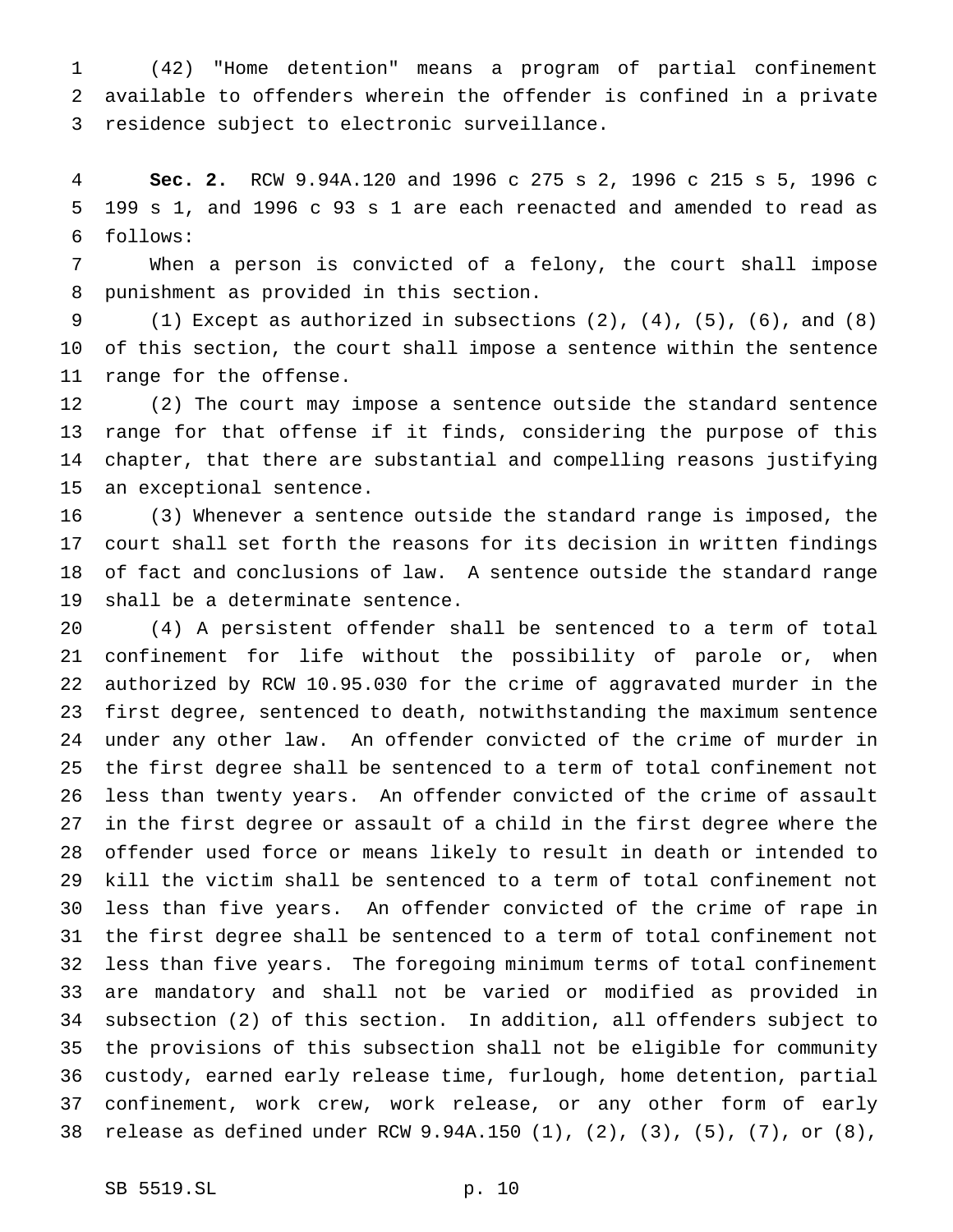or any other form of authorized leave of absence from the correctional facility while not in the direct custody of a corrections officer or officers during such minimum terms of total confinement except in the case of an offender in need of emergency medical treatment or for the purpose of commitment to an inpatient treatment facility in the case of an offender convicted of the crime of rape in the first degree.

 (5) In sentencing a first-time offender the court may waive the imposition of a sentence within the sentence range and impose a sentence which may include up to ninety days of confinement in a facility operated or utilized under contract by the county and a requirement that the offender refrain from committing new offenses. The sentence may also include up to two years of community supervision, which, in addition to crime-related prohibitions, may include requirements that the offender perform any one or more of the following:

(a) Devote time to a specific employment or occupation;

 (b) Undergo available outpatient treatment for up to two years, or inpatient treatment not to exceed the standard range of confinement for that offense;

 (c) Pursue a prescribed, secular course of study or vocational training;

 (d) Remain within prescribed geographical boundaries and notify the court or the community corrections officer prior to any change in the 24 offender's address or employment;

 (e) Report as directed to the court and a community corrections officer; or

 (f) Pay all court-ordered legal financial obligations as provided in RCW 9.94A.030 and/or perform community service work.

 (6)(a) An offender is eligible for the special drug offender sentencing alternative if:

 (i) The offender is convicted of the manufacture, delivery, or possession with intent to manufacture or deliver a controlled substance classified in Schedule I or II that is a narcotic drug or a felony that is, under chapter 9A.28 RCW or RCW 69.50.407, a criminal attempt, criminal solicitation, or criminal conspiracy to commit such crimes, and the violation does not involve a sentence enhancement under RCW 9.94A.310 (3) or (4);

 (ii) The offender has no prior convictions for a felony in this state, another state, or the United States; and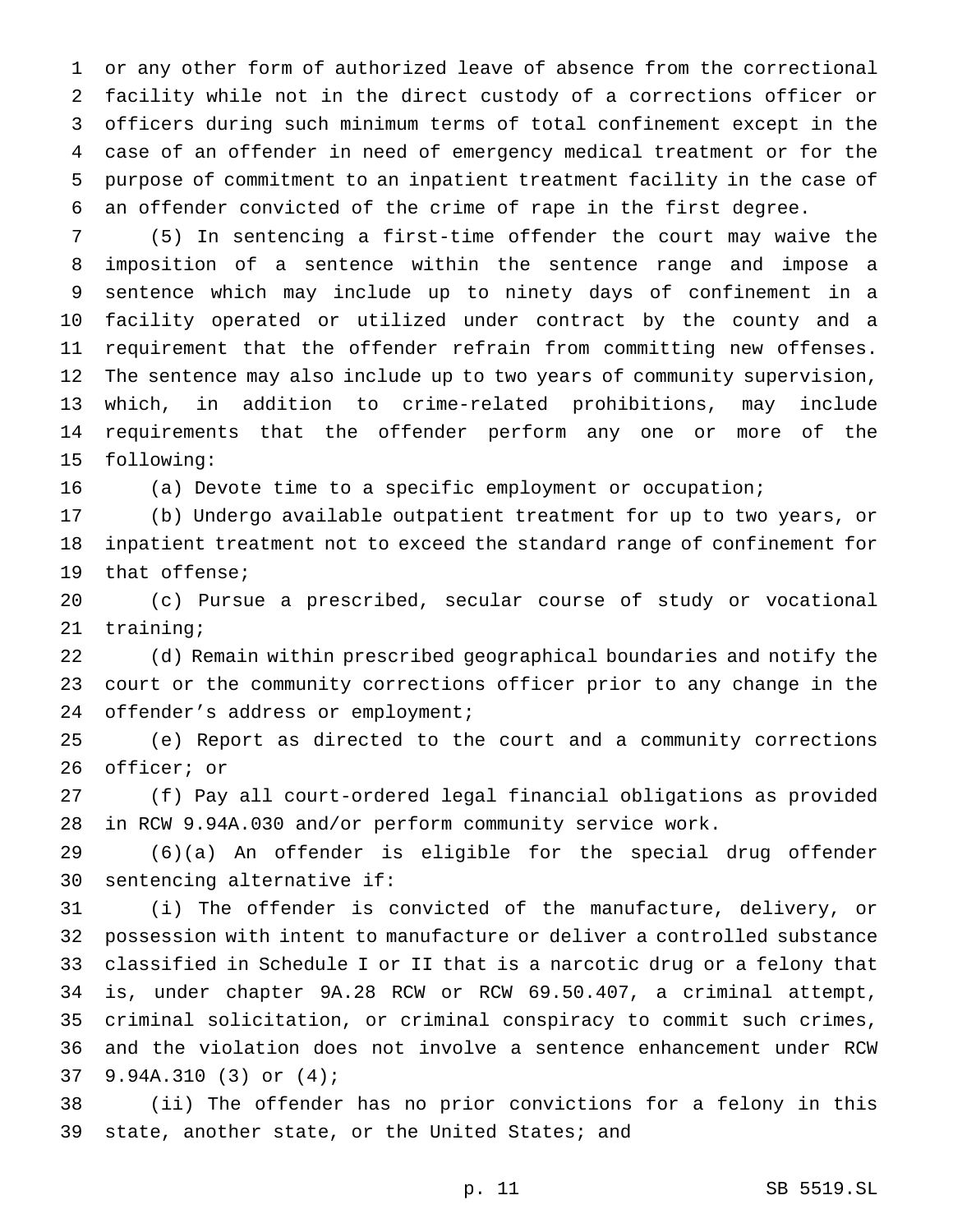(iii) The offense involved only a small quantity of the particular controlled substance as determined by the judge upon consideration of such factors as the weight, purity, packaging, sale price, and street value of the controlled substance.

 (b) If the midpoint of the standard range is greater than one year and the sentencing judge determines that the offender is eligible for this option and that the offender and the community will benefit from the use of the special drug offender sentencing alternative, the judge may waive imposition of a sentence within the standard range and impose a sentence that must include a period of total confinement in a state facility for one-half of the midpoint of the standard range. During incarceration in the state facility, offenders sentenced under this subsection shall undergo a comprehensive substance abuse assessment and receive, within available resources, treatment services appropriate for the offender. The treatment services shall be designed by the division of alcohol and substance abuse of the department of social and health services, in cooperation with the department of corrections. If the midpoint of the standard range is twenty-four months or less, no more than three months of the sentence may be served in a work release status. The court shall also impose one year of concurrent community custody and community supervision that must include appropriate outpatient substance abuse treatment, crime-related prohibitions including a condition not to use illegal controlled substances, and a requirement to submit to urinalysis or other testing to monitor that status. The court may require that the monitoring for controlled substances be conducted by the department or by a treatment alternatives to street crime program or a comparable court or agency- referred program. The offender may be required to pay thirty dollars per month while on community custody to offset the cost of monitoring. In addition, the court shall impose three or more of the following conditions:

(i) Devote time to a specific employment or training;

 (ii) Remain within prescribed geographical boundaries and notify the court or the community corrections officer before any change in the offender's address or employment;

(iii) Report as directed to a community corrections officer;

(iv) Pay all court-ordered legal financial obligations;

(v) Perform community service work;

(vi) Stay out of areas designated by the sentencing judge.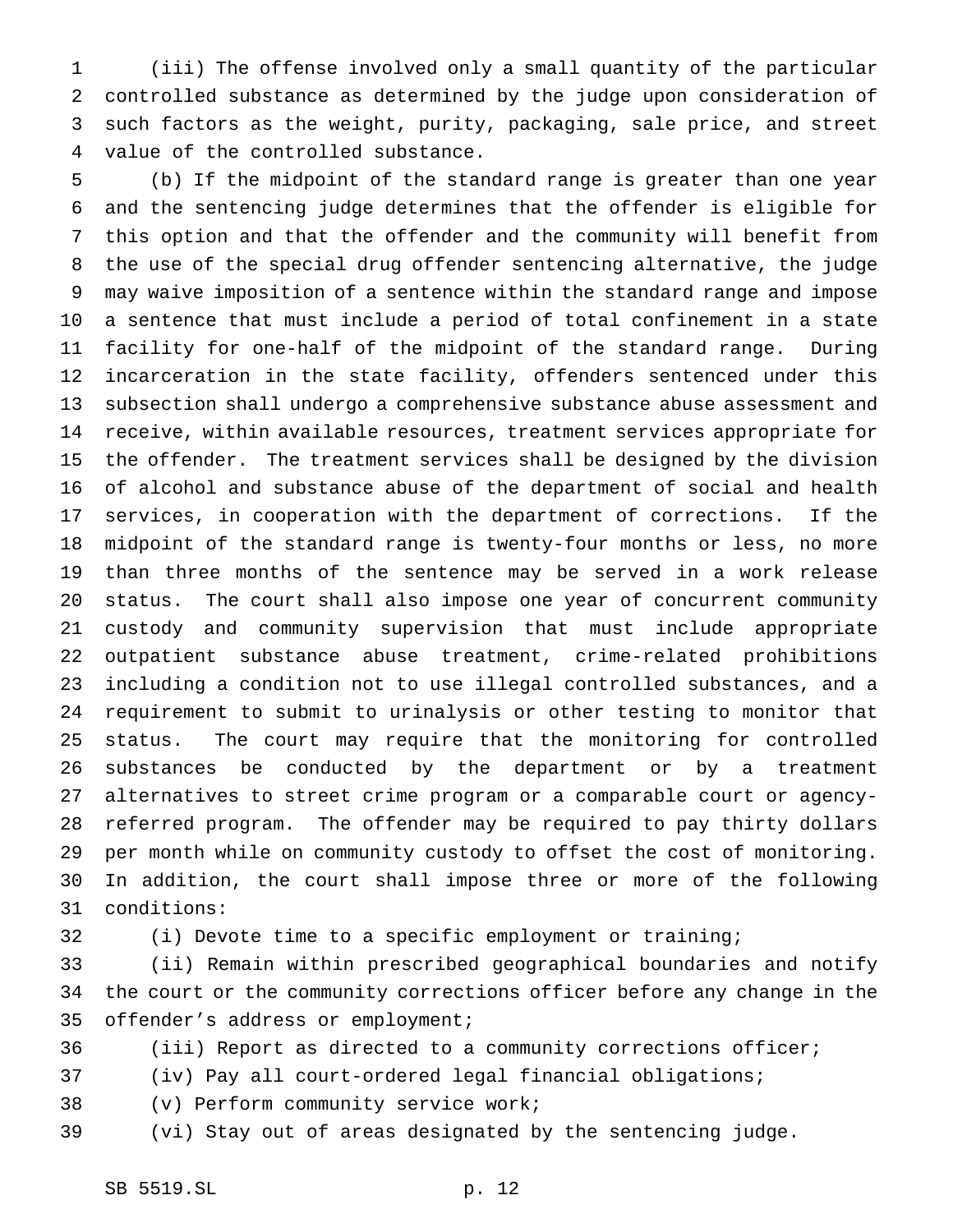(c) If the offender violates any of the sentence conditions in (b) of this subsection, the department shall impose sanctions administratively, with notice to the prosecuting attorney and the sentencing court. Upon motion of the court or the prosecuting attorney, a violation hearing shall be held by the court. If the court finds that conditions have been willfully violated, the court may impose confinement consisting of up to the remaining one-half of the midpoint of the standard range. All total confinement served during the period of community custody shall be credited to the offender, regardless of whether the total confinement is served as a result of the original sentence, as a result of a sanction imposed by the department, or as a result of a violation found by the court. The term of community supervision shall be tolled by any period of time served in total confinement as a result of a violation found by the court.

 (d) The department shall determine the rules for calculating the value of a day fine based on the offender's income and reasonable obligations which the offender has for the support of the offender and any dependents. These rules shall be developed in consultation with the administrator for the courts, the office of financial management, and the commission.

 (7) If a sentence range has not been established for the defendant's crime, the court shall impose a determinate sentence which may include not more than one year of confinement, community service work, a term of community supervision not to exceed one year, and/or other legal financial obligations. The court may impose a sentence which provides more than one year of confinement if the court finds, considering the purpose of this chapter, that there are substantial and compelling reasons justifying an exceptional sentence.

 (8)(a)(i) When an offender is convicted of a sex offense other than a violation of RCW 9A.44.050 or a sex offense that is also a serious violent offense and has no prior convictions for a sex offense or any other felony sex offenses in this or any other state, the sentencing court, on its own motion or the motion of the state or the defendant, may order an examination to determine whether the defendant is amenable to treatment.

 The report of the examination shall include at a minimum the following: The defendant's version of the facts and the official version of the facts, the defendant's offense history, an assessment of problems in addition to alleged deviant behaviors, the offender's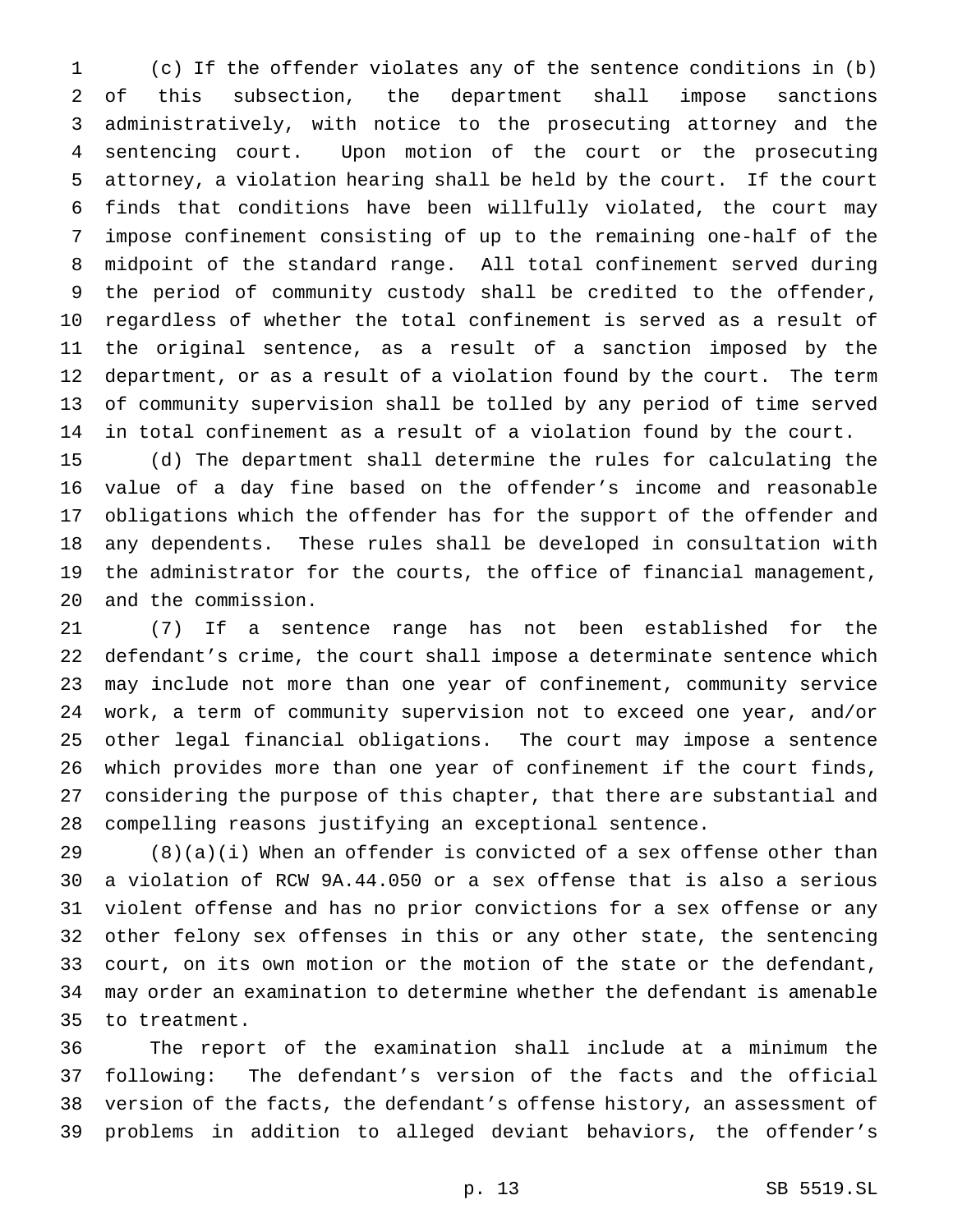social and employment situation, and other evaluation measures used. The report shall set forth the sources of the evaluator's information. The examiner shall assess and report regarding the defendant's amenability to treatment and relative risk to the community. A proposed treatment plan shall be provided and shall include, at a minimum:

 (A) Frequency and type of contact between offender and therapist; (B) Specific issues to be addressed in the treatment and 9 description of planned treatment modalities;

 (C) Monitoring plans, including any requirements regarding living conditions, lifestyle requirements, and monitoring by family members 12 and others;

(D) Anticipated length of treatment; and

(E) Recommended crime-related prohibitions.

 The court on its own motion may order, or on a motion by the state shall order, a second examination regarding the offender's amenability to treatment. The evaluator shall be selected by the party making the motion. The defendant shall pay the cost of any second examination ordered unless the court finds the defendant to be indigent in which case the state shall pay the cost.

 (ii) After receipt of the reports, the court shall consider whether the offender and the community will benefit from use of this special sexual offender sentencing alternative and consider the victim's opinion whether the offender should receive a treatment disposition under this subsection. If the court determines that this special sex offender sentencing alternative is appropriate, the court shall then impose a sentence within the sentence range. If this sentence is less than eight years of confinement, the court may suspend the execution of the sentence and impose the following conditions of suspension:

 (A) The court shall place the defendant on community custody for the length of the suspended sentence or three years, whichever is greater, and require the offender to comply with any conditions imposed by the department of corrections under subsection (14) of this section; and

 (B) The court shall order treatment for any period up to three years in duration. The court in its discretion shall order outpatient sex offender treatment or inpatient sex offender treatment, if available. A community mental health center may not be used for such treatment unless it has an appropriate program designed for sex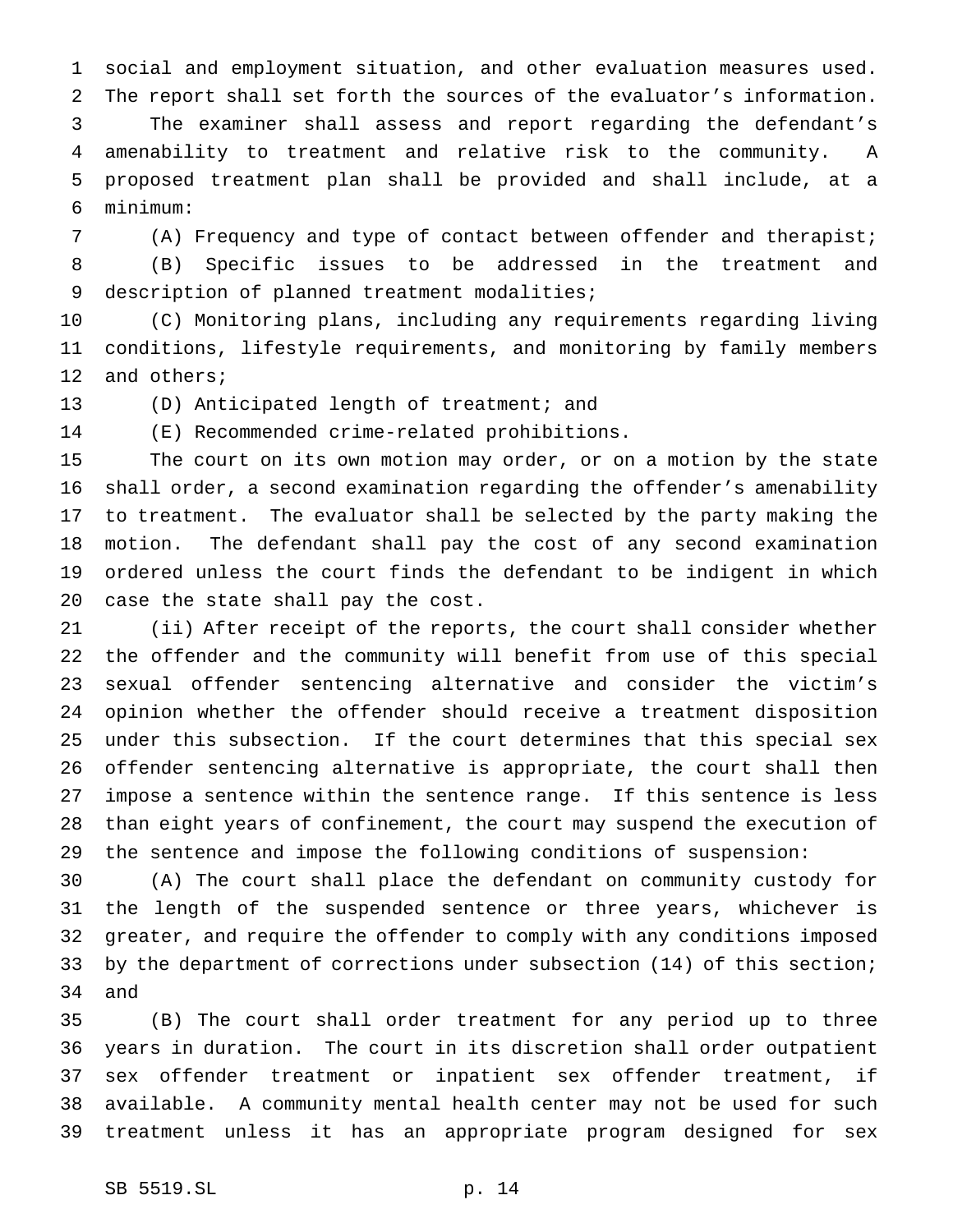offender treatment. The offender shall not change sex offender treatment providers or treatment conditions without first notifying the prosecutor, the community corrections officer, and the court, and shall not change providers without court approval after a hearing if the prosecutor or community corrections officer object to the change. In addition, as conditions of the suspended sentence, the court may impose other sentence conditions including up to six months of confinement, not to exceed the sentence range of confinement for that offense, crime-related prohibitions, and requirements that the offender perform any one or more of the following:

(I) Devote time to a specific employment or occupation;

 (II) Remain within prescribed geographical boundaries and notify the court or the community corrections officer prior to any change in the offender's address or employment;

 (III) Report as directed to the court and a community corrections officer;

 (IV) Pay all court-ordered legal financial obligations as provided in RCW 9.94A.030, perform community service work, or any combination thereof; or

 (V) Make recoupment to the victim for the cost of any counseling required as a result of the offender's crime.

 (iii) The sex offender therapist shall submit quarterly reports on the defendant's progress in treatment to the court and the parties. The report shall reference the treatment plan and include at a minimum the following: Dates of attendance, defendant's compliance with requirements, treatment activities, the defendant's relative progress in treatment, and any other material as specified by the court at sentencing.

 (iv) At the time of sentencing, the court shall set a treatment termination hearing for three months prior to the anticipated date for completion of treatment. Prior to the treatment termination hearing, the treatment professional and community corrections officer shall submit written reports to the court and parties regarding the defendant's compliance with treatment and monitoring requirements, and recommendations regarding termination from treatment, including proposed community supervision conditions. Either party may request and the court may order another evaluation regarding the advisability of termination from treatment. The defendant shall pay the cost of any additional evaluation ordered unless the court finds the defendant to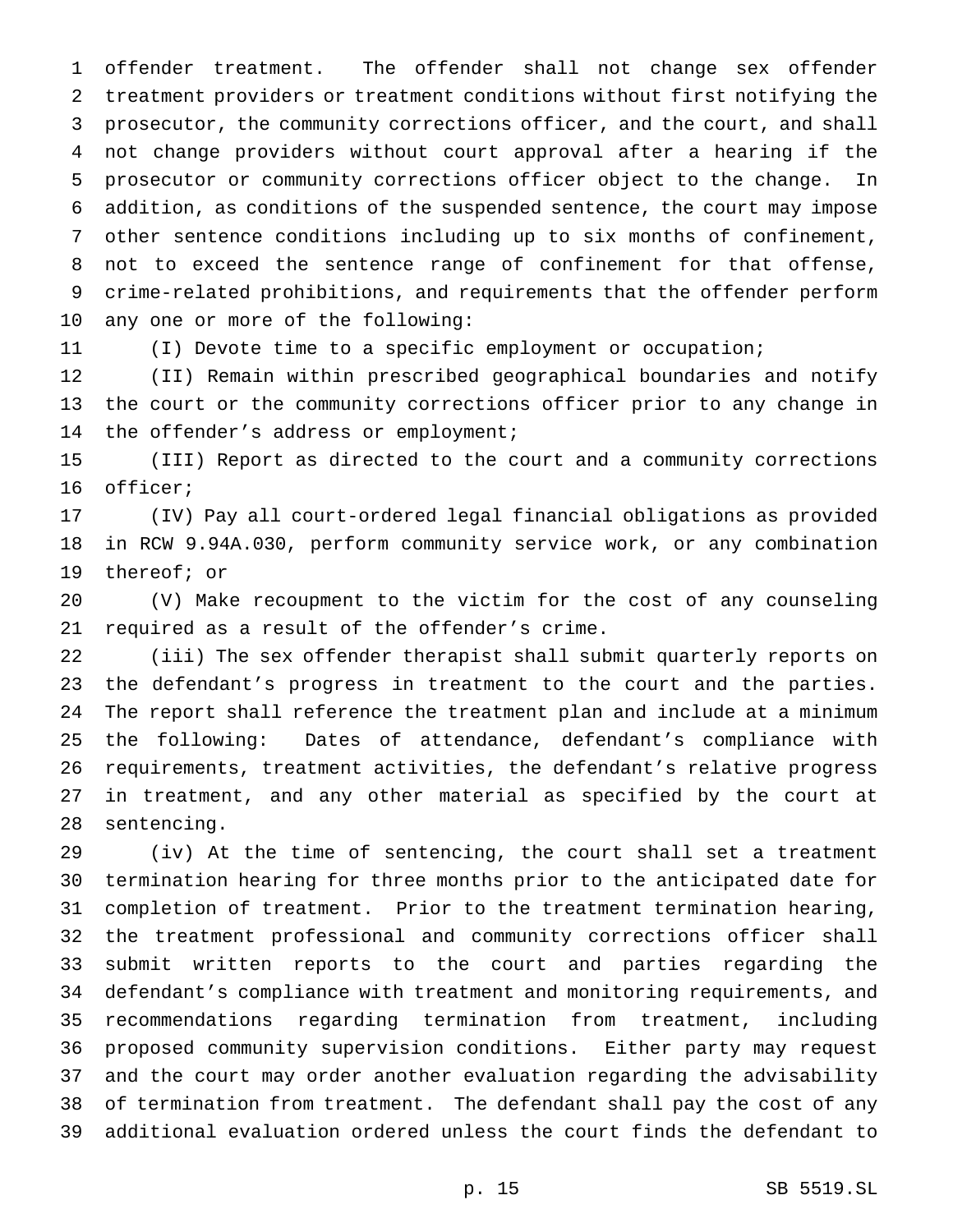be indigent in which case the state shall pay the cost. At the treatment termination hearing the court may: (A) Modify conditions of community custody, and either (B) terminate treatment, or (C) extend treatment for up to the remaining period of community custody.

 (v) If a violation of conditions occurs during community custody, the department shall either impose sanctions as provided for in RCW 9.94A.205(2)(a) or refer the violation to the court and recommend revocation of the suspended sentence as provided for in (a)(vi) of this subsection.

 (vi) The court may revoke the suspended sentence at any time during the period of community custody and order execution of the sentence if: (A) The defendant violates the conditions of the suspended sentence, or (B) the court finds that the defendant is failing to make satisfactory progress in treatment. All confinement time served during the period of community custody shall be credited to the offender if the suspended sentence is revoked.

 (vii) Except as provided in (a)(viii) of this subsection, after July 1, 1991, examinations and treatment ordered pursuant to this subsection shall only be conducted by sex offender treatment providers certified by the department of health pursuant to chapter 18.155 RCW.

 (viii) A sex offender therapist who examines or treats a sex offender pursuant to this subsection (8) does not have to be certified by the department of health pursuant to chapter 18.155 RCW if the court finds that: (A) The offender has already moved to another state or plans to move to another state for reasons other than circumventing the certification requirements; (B) no certified providers are available for treatment within a reasonable geographical distance of the offender's home; and (C) the evaluation and treatment plan comply with this subsection (8) and the rules adopted by the department of health.

 For purposes of this subsection, "victim" means any person who has sustained emotional, psychological, physical, or financial injury to person or property as a result of the crime charged. "Victim" also means a parent or guardian of a victim who is a minor child unless the parent or guardian is the perpetrator of the offense.

 (b) When an offender commits any felony sex offense on or after July 1, 1987, and is sentenced to a term of confinement of more than one year but less than six years, the sentencing court may, on its own motion or on the motion of the offender or the state, request the department of corrections to evaluate whether the offender is amenable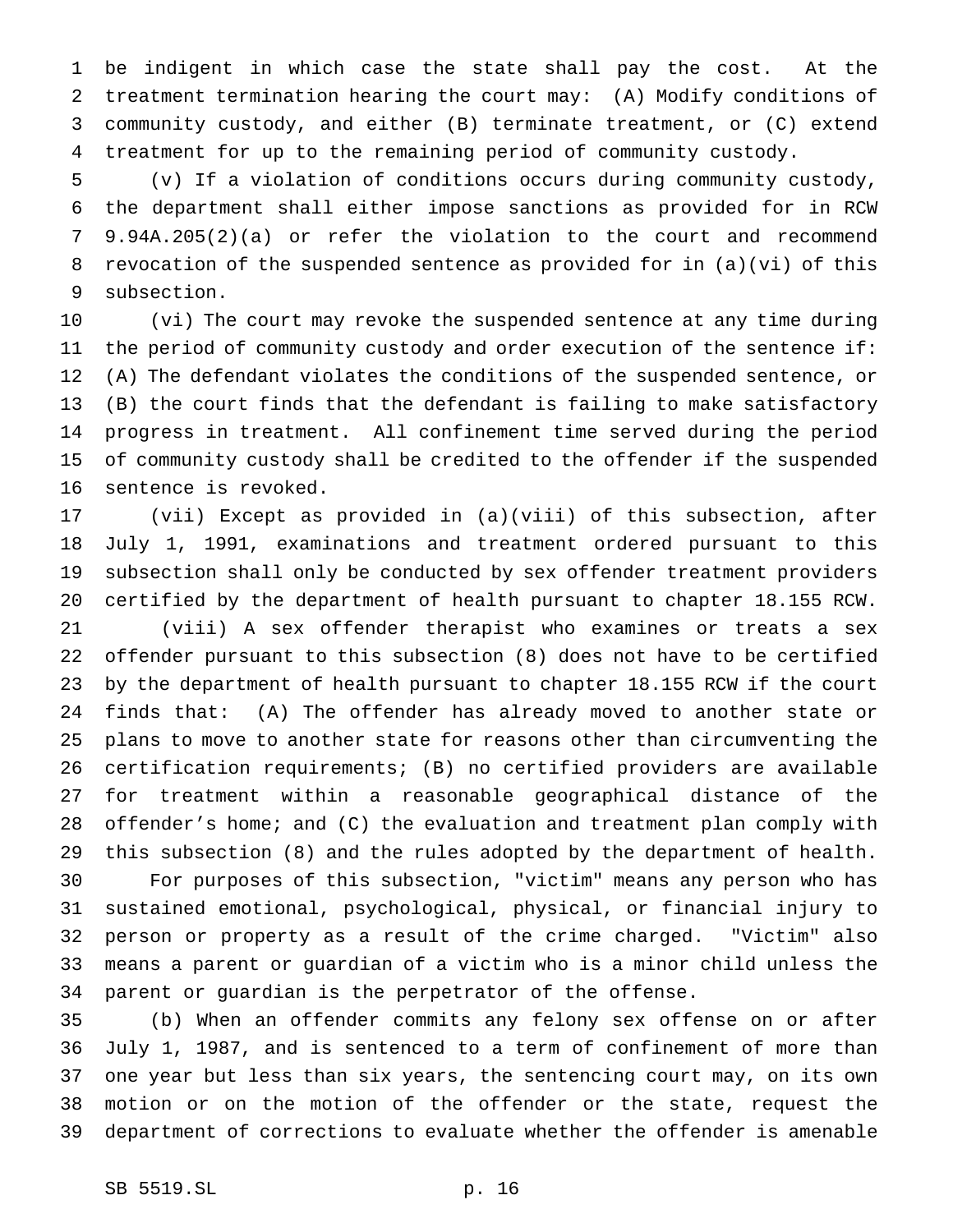to treatment and the department may place the offender in a treatment program within a correctional facility operated by the department.

 Except for an offender who has been convicted of a violation of RCW 9A.44.040 or 9A.44.050, if the offender completes the treatment program before the expiration of his or her term of confinement, the department of corrections may request the court to convert the balance of confinement to community supervision and to place conditions on the offender including crime-related prohibitions and requirements that the offender perform any one or more of the following:

(i) Devote time to a specific employment or occupation;

 (ii) Remain within prescribed geographical boundaries and notify the court or the community corrections officer prior to any change in the offender's address or employment;

 (iii) Report as directed to the court and a community corrections officer;

(iv) Undergo available outpatient treatment.

 If the offender violates any of the terms of his or her community supervision, the court may order the offender to serve out the balance of his or her community supervision term in confinement in the custody of the department of corrections.

 Nothing in this subsection (8)(b) shall confer eligibility for such programs for offenders convicted and sentenced for a sex offense committed prior to July 1, 1987. This subsection (8)(b) does not apply to any crime committed after July 1, 1990.

 (c) Offenders convicted and sentenced for a sex offense committed prior to July 1, 1987, may, subject to available funds, request an evaluation by the department of corrections to determine whether they are amenable to treatment. If the offender is determined to be amenable to treatment, the offender may request placement in a treatment program within a correctional facility operated by the department. Placement in such treatment program is subject to available funds.

 (9)(a) When a court sentences a person to a term of total confinement to the custody of the department of corrections for an offense categorized as a sex offense or a serious violent offense committed after July 1, 1988, but before July 1, 1990, assault in the second degree, assault of a child in the second degree, any crime against a person where it is determined in accordance with RCW 9.94A.125 that the defendant or an accomplice was armed with a deadly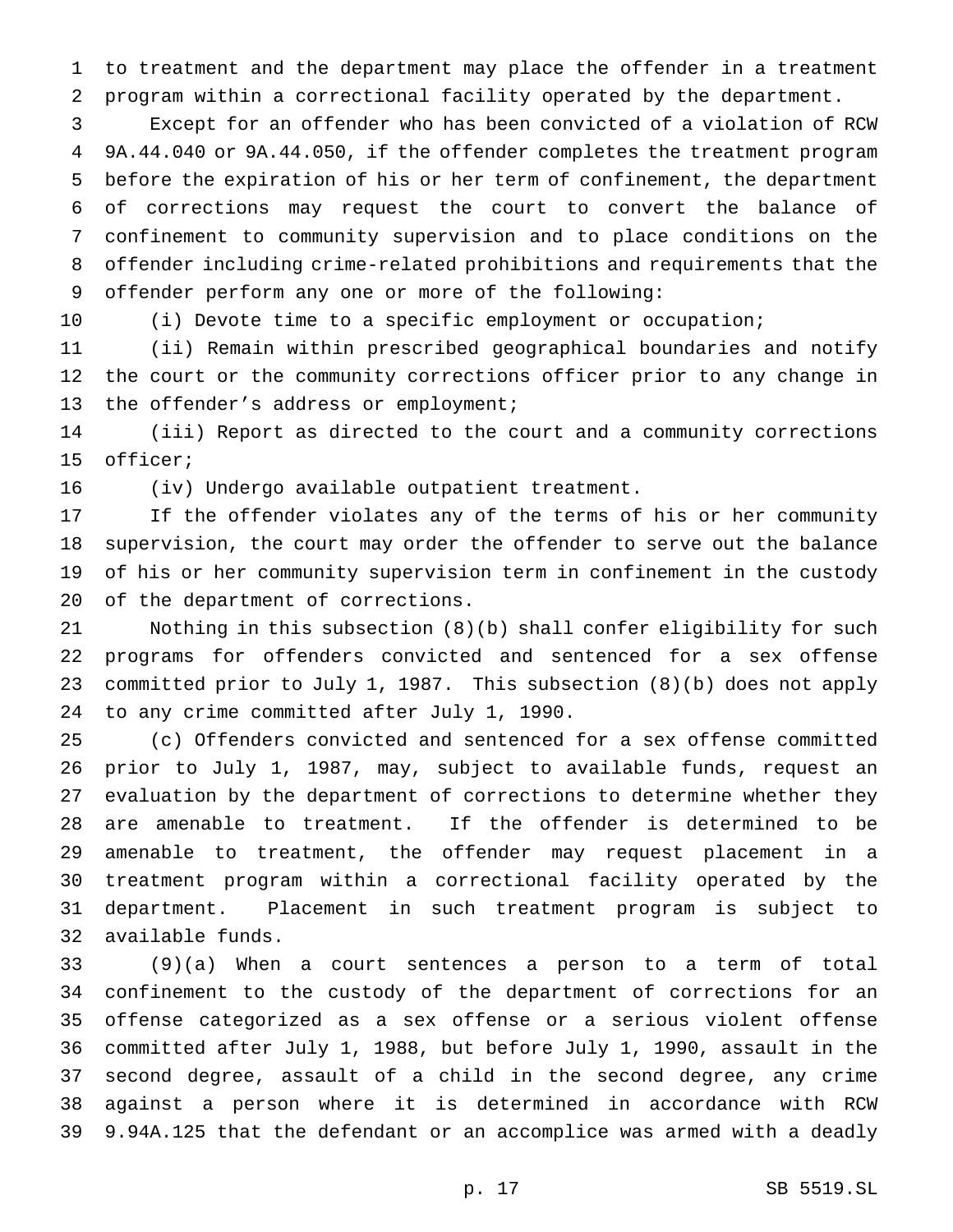weapon at the time of commission, or any felony offense under chapter 69.50 or 69.52 RCW not sentenced under subsection (6) of this section, committed on or after July 1, 1988, the court shall in addition to the other terms of the sentence, sentence the offender to a one-year term of community placement beginning either upon completion of the term of confinement or at such time as the offender is transferred to community custody in lieu of earned early release in accordance with RCW 9.94A.150 (1) and (2). When the court sentences an offender under this subsection to the statutory maximum period of confinement then the community placement portion of the sentence shall consist entirely of such community custody to which the offender may become eligible, in accordance with RCW 9.94A.150 (1) and (2). Any period of community custody actually served shall be credited against the community placement portion of the sentence.

 (b) When a court sentences a person to a term of total confinement to the custody of the department of corrections for an offense categorized as a sex offense committed on or after July 1, 1990, but before June 6, 1996, a serious violent offense, vehicular homicide, or vehicular assault, committed on or after July 1, 1990, the court shall in addition to other terms of the sentence, sentence the offender to community placement for two years or up to the period of earned early release awarded pursuant to RCW 9.94A.150 (1) and (2), whichever is longer. The community placement shall begin either upon completion of the term of confinement or at such time as the offender is transferred to community custody in lieu of earned early release in accordance with RCW 9.94A.150 (1) and (2). When the court sentences an offender under this subsection to the statutory maximum period of confinement then the community placement portion of the sentence shall consist entirely of the community custody to which the offender may become eligible, in accordance with RCW 9.94A.150 (1) and (2). Any period of community custody actually served shall be credited against the community placement portion of the sentence. Unless a condition is waived by the court, the terms of community placement for offenders sentenced pursuant to this section shall include the following conditions:

 (i) The offender shall report to and be available for contact with the assigned community corrections officer as directed;

 (ii) The offender shall work at department of corrections-approved education, employment, and/or community service;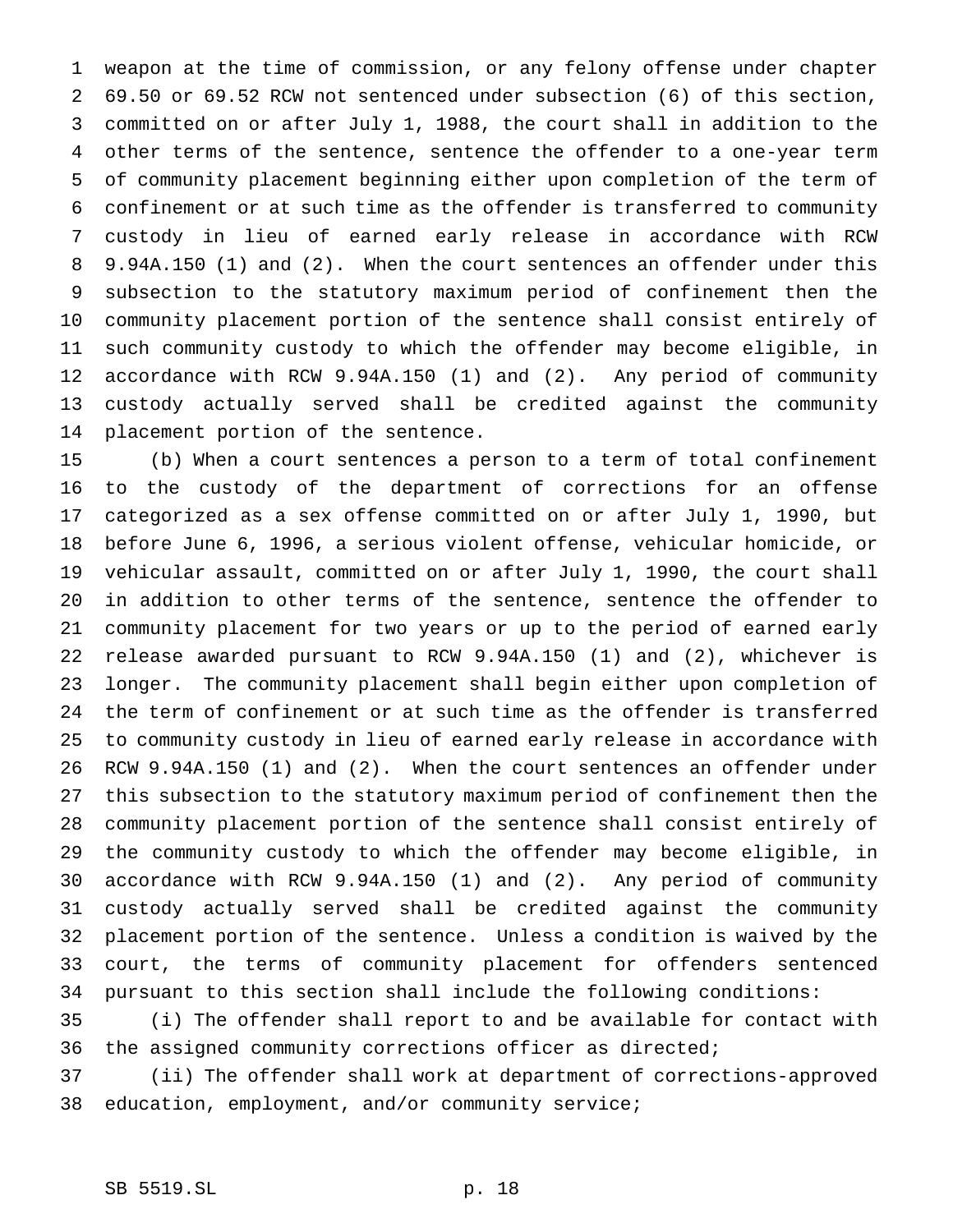(iii) The offender shall not consume controlled substances except pursuant to lawfully issued prescriptions;

 (iv) An offender in community custody shall not unlawfully possess controlled substances;

 (v) The offender shall pay supervision fees as determined by the department of corrections; ((and))

 (vi) The residence location and living arrangements are subject to the prior approval of the department of corrections during the period 9 of community placement; and

10 (vii) The offender shall submit to affirmative acts necessary to 11 monitor compliance with the orders of the court as required by the 12 department.

 (c) As a part of any sentence imposed under (a) or (b) of this subsection, the court may also order any of the following special conditions:

 (i) The offender shall remain within, or outside of, a specified geographical boundary;

 (ii) The offender shall not have direct or indirect contact with the victim of the crime or a specified class of individuals;

 (iii) The offender shall participate in crime-related treatment or counseling services;

(iv) The offender shall not consume alcohol;

 (v) The offender shall comply with any crime-related prohibitions; or

 (vi) For an offender convicted of a felony sex offense against a minor victim after June 6, 1996, the offender shall comply with any terms and conditions of community placement imposed by the department of corrections relating to contact between the sex offender and a minor victim or a child of similar age or circumstance as a previous victim.

 (d) Prior to transfer to, or during, community placement, any conditions of community placement may be removed or modified so as not to be more restrictive by the sentencing court, upon recommendation of the department of corrections.

 (10)(a) When a court sentences a person to the custody of the department of corrections for an offense categorized as a sex offense committed on or after June 6, 1996, the court shall, in addition to other terms of the sentence, sentence the offender to community custody for three years or up to the period of earned early release awarded pursuant to RCW 9.94A.150 (1) and (2), whichever is longer. The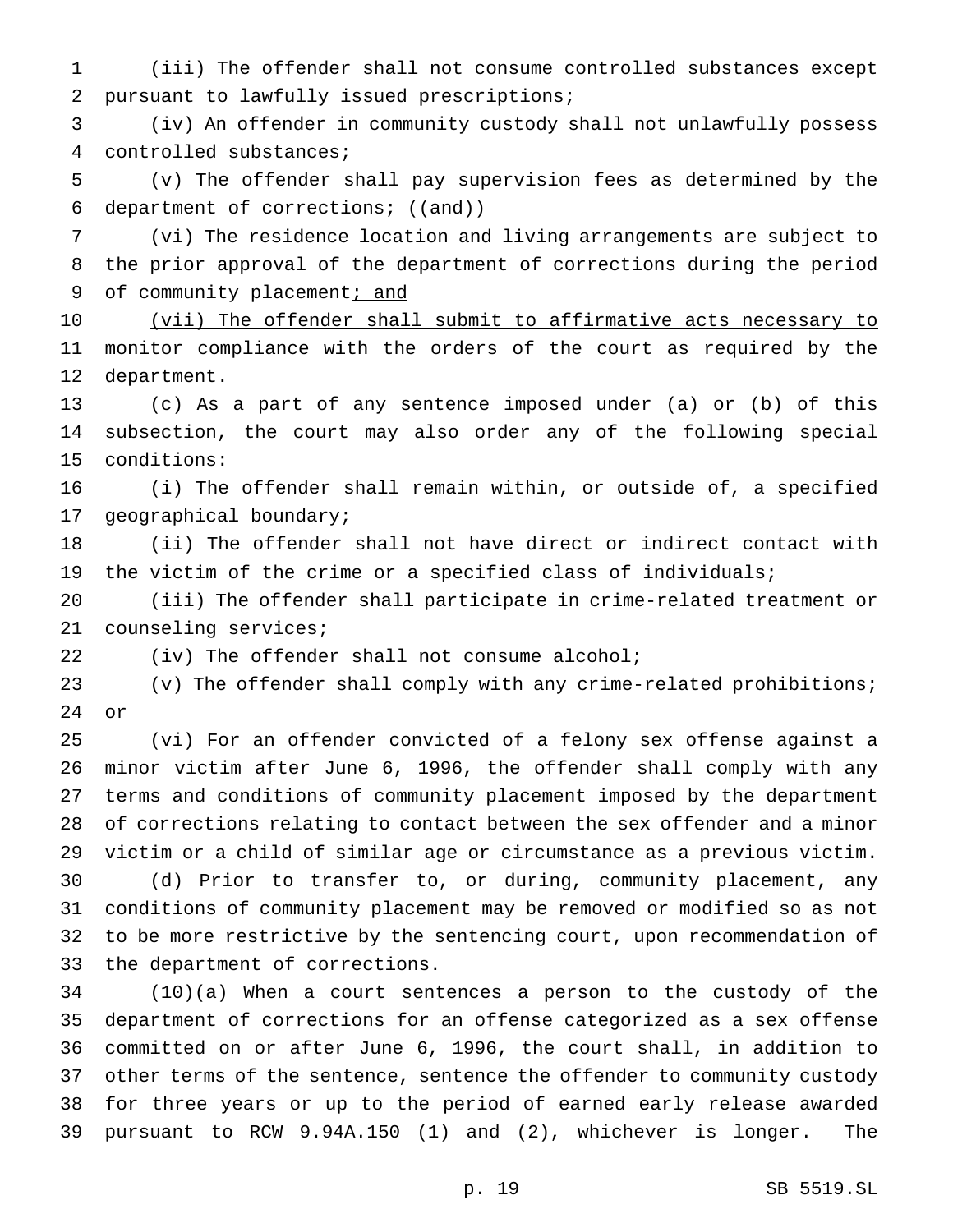community custody shall begin either upon completion of the term of confinement or at such time as the offender is transferred to community custody in lieu of earned early release in accordance with RCW 9.94A.150 (1) and (2).

 (b) Unless a condition is waived by the court, the terms of community custody shall be the same as those provided for in subsection (9)(b) of this section and may include those provided for in subsection (9)(c) of this section. As part of any sentence that includes a term of community custody imposed under this subsection, the court shall also require the offender to comply with any conditions imposed by the department of corrections under subsection (14) of this section.

 (c) At any time prior to the completion of a sex offender's term of community custody, if the court finds that public safety would be enhanced, the court may impose and enforce an order extending any or all of the conditions imposed pursuant to this section for a period up to the maximum allowable sentence for the crime as it is classified in chapter 9A.20 RCW, regardless of the expiration of the offender's term of community custody. If a violation of a condition extended under this subsection occurs after the expiration of the offender's term of community custody, it shall be deemed a violation of the sentence for the purposes of RCW 9.94A.195 and may be punishable as contempt of court as provided for in RCW 7.21.040.

 (11) If the court imposes a sentence requiring confinement of thirty days or less, the court may, in its discretion, specify that the sentence be served on consecutive or intermittent days. A sentence requiring more than thirty days of confinement shall be served on consecutive days. Local jail administrators may schedule court-ordered intermittent sentences as space permits.

 (12) If a sentence imposed includes payment of a legal financial obligation, the sentence shall specify the total amount of the legal financial obligation owed, and shall require the offender to pay a specified monthly sum toward that legal financial obligation. Restitution to victims shall be paid prior to any other payments of monetary obligations. Any legal financial obligation that is imposed by the court may be collected by the department, which shall deliver the amount paid to the county clerk for credit. The offender's compliance with payment of legal financial obligations shall be supervised by the department. All monetary payments ordered shall be paid no later than ten years after the last date of release from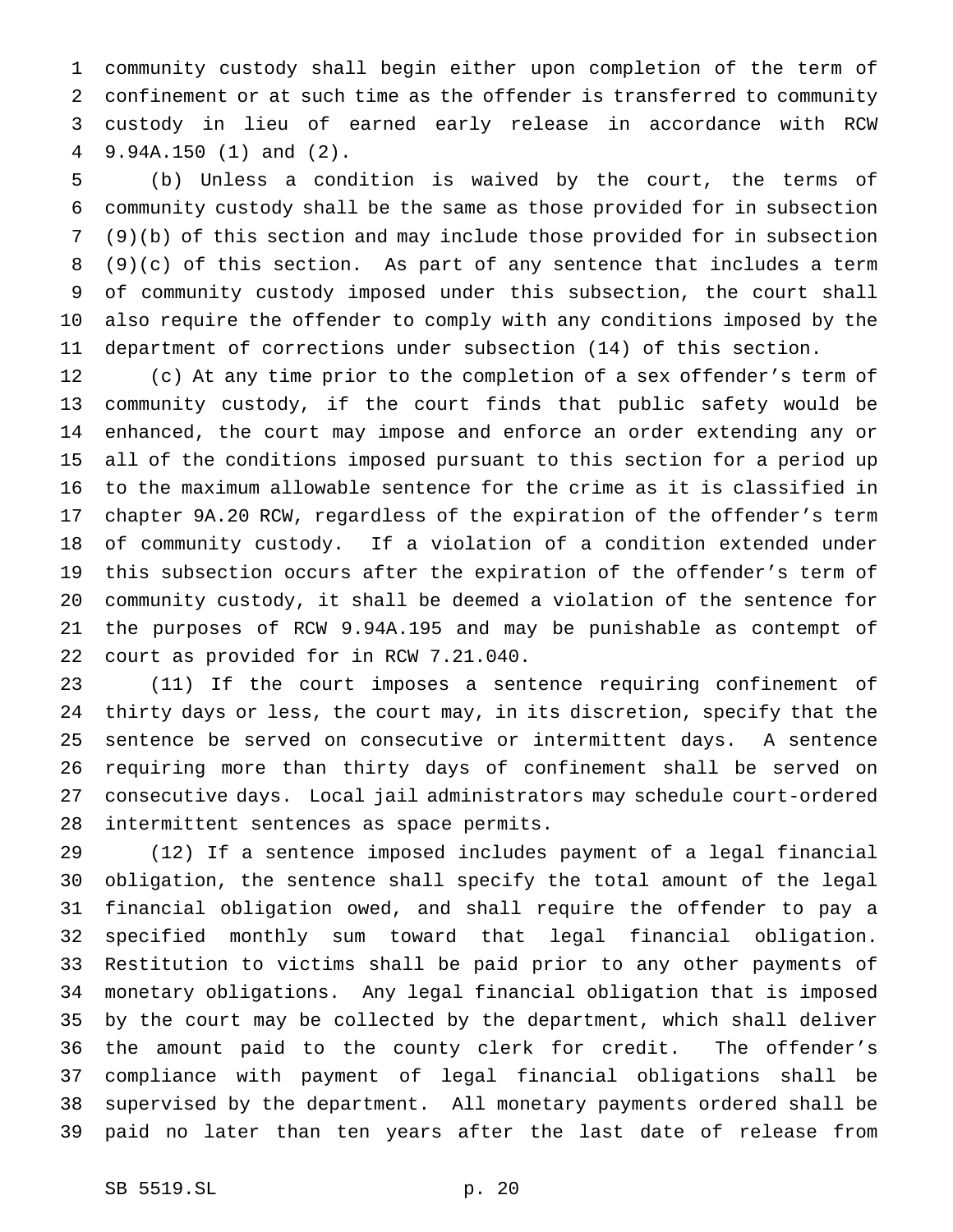confinement pursuant to a felony conviction or the date the sentence was entered. Independent of the department, the party or entity to whom the legal financial obligation is owed shall have the authority to utilize any other remedies available to the party or entity to collect the legal financial obligation. Nothing in this section makes the department, the state, or any of its employees, agents, or other persons acting on their behalf liable under any circumstances for the payment of these legal financial obligations. If an order includes restitution as one of the monetary assessments, the county clerk shall make disbursements to victims named in the order.

 (13) Except as provided under RCW 9.94A.140(1) and 9.94A.142(1), a court may not impose a sentence providing for a term of confinement or community supervision or community placement which exceeds the statutory maximum for the crime as provided in chapter 9A.20 RCW.

 (14) All offenders sentenced to terms involving community supervision, community service, community placement, or legal financial obligation shall be under the supervision of the department of corrections and shall follow explicitly the instructions and conditions 19 of the department of corrections. The department may require an offender to perform affirmative acts it deems appropriate to monitor compliance with the conditions of the sentence imposed.

 (a) The instructions shall include, at a minimum, reporting as directed to a community corrections officer, remaining within prescribed geographical boundaries, notifying the community corrections officer of any change in the offender's address or employment, and paying the supervision fee assessment.

 (b) For sex offenders sentenced to terms involving community custody for crimes committed on or after June 6, 1996, the department may include, in addition to the instructions in (a) of this subsection, any appropriate conditions of supervision, including but not limited to, prohibiting the offender from having contact with any other specified individuals or specific class of individuals. The conditions authorized under this subsection (14)(b) may be imposed by the department prior to or during a sex offender's community custody term. If a violation of conditions imposed by the court or the department pursuant to subsection (10) of this section occurs during community custody, it shall be deemed a violation of community placement for the purposes of RCW 9.94A.207 and shall authorize the department to transfer an offender to a more restrictive confinement status as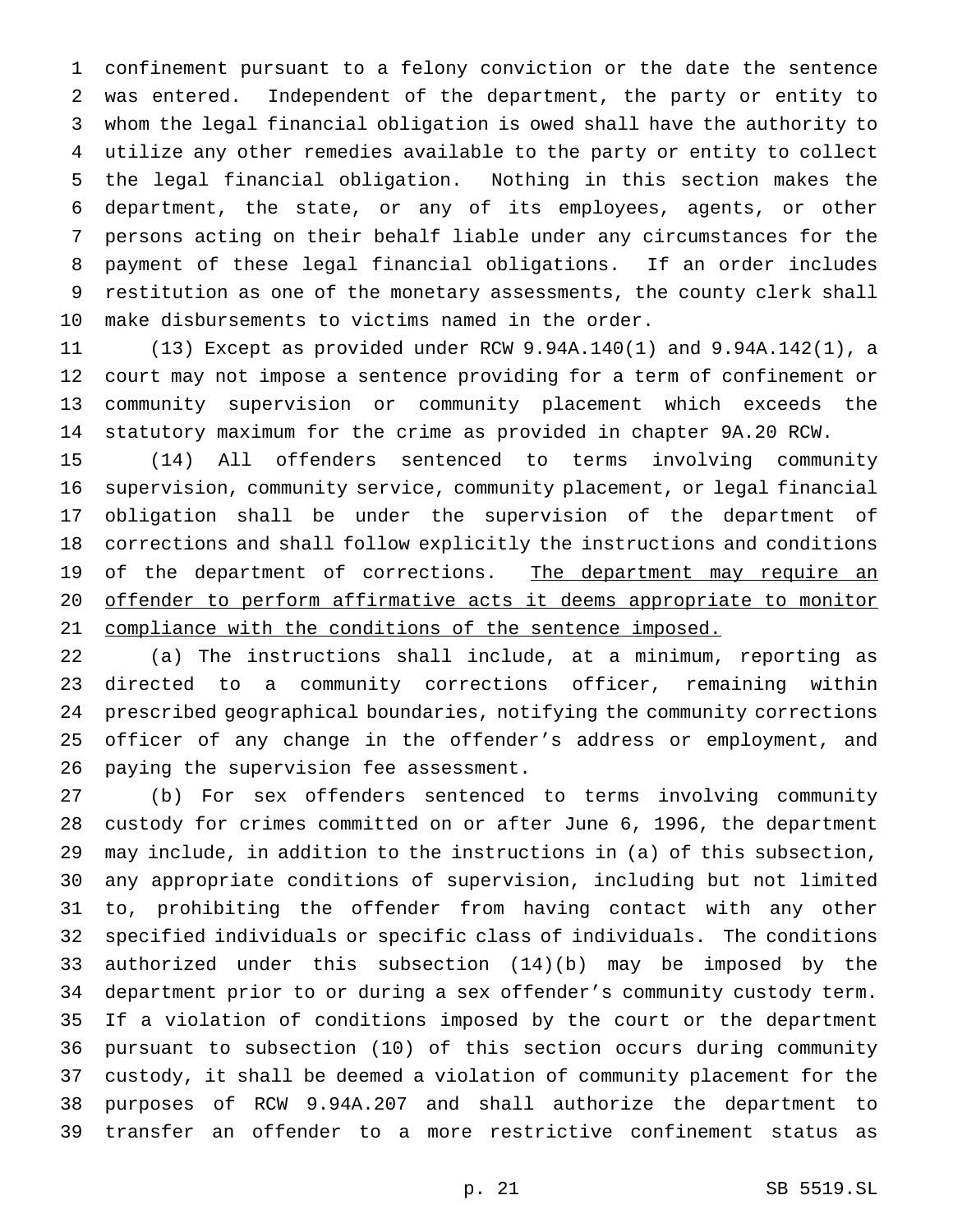provided in RCW 9.94A.205. At any time prior to the completion of a sex offender's term of community custody, the department may recommend to the court that any or all of the conditions imposed by the court or the department pursuant to subsection (10) of this section be continued beyond the expiration of the offender's term of community custody as 6 authorized in subsection  $(10)(c)$  of this section.

 The department may require offenders to pay for special services rendered on or after July 25, 1993, including electronic monitoring, day reporting, and telephone reporting, dependent upon the offender's ability to pay. The department may pay for these services for offenders who are not able to pay.

 (15) All offenders sentenced to terms involving community supervision, community service, or community placement under the supervision of the department of corrections shall not own, use, or possess firearms or ammunition. Offenders who own, use, or are found to be in actual or constructive possession of firearms or ammunition shall be subject to the appropriate violation process and sanctions. "Constructive possession" as used in this subsection means the power and intent to control the firearm or ammunition. "Firearm" as used in this subsection means a weapon or device from which a projectile may be fired by an explosive such as gunpowder.

 (16) The sentencing court shall give the offender credit for all confinement time served before the sentencing if that confinement was solely in regard to the offense for which the offender is being sentenced.

 (17) A departure from the standards in RCW 9.94A.400 (1) and (2) governing whether sentences are to be served consecutively or concurrently is an exceptional sentence subject to the limitations in subsections (2) and (3) of this section, and may be appealed by the defendant or the state as set forth in RCW 9.94A.210 (2) through (6). (18) The court shall order restitution whenever the offender is convicted of a felony that results in injury to any person or damage to or loss of property, whether the offender is sentenced to confinement or placed under community supervision, unless extraordinary circumstances exist that make restitution inappropriate in the court's

 judgment. The court shall set forth the extraordinary circumstances in the record if it does not order restitution.

 (19) As a part of any sentence, the court may impose and enforce an order that relates directly to the circumstances of the crime for which